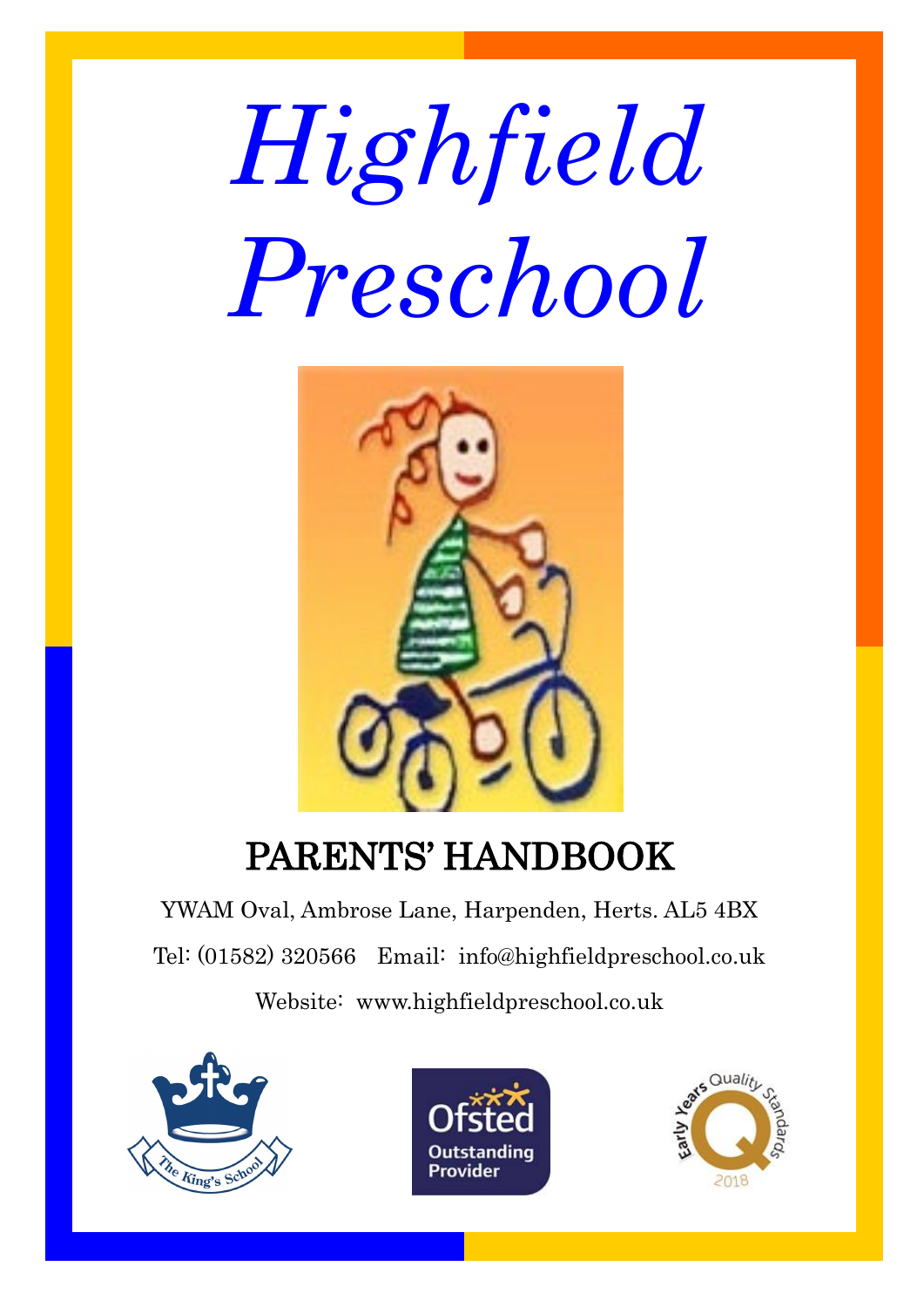

## **Welcome**

The Highfield Preschool is an independent day school for children aged 2 years 6 months to rising 5 year olds which provides excellent quality, affordable childcare with traditional values.

The preschool is located in the beautiful and private grounds of the YWAM Oval in Harpenden.

Highfield Preschool is affiliated with The King's School and, although priority is given to its pupils for admission to King's, Highfield acts as a feeder school to all primary schools in the local area.

Highfield Preschool has caring, loving, mature and qualified teachers who provide a happy environment with clearly set out boundaries and a stimulating environment within a Christian ethos as part of our programme.

We look forward to a personal visit from you where we can give you a full tour of our premises and briefing on all aspects of our preschool.

Sandra Case Manager Highfield Preschool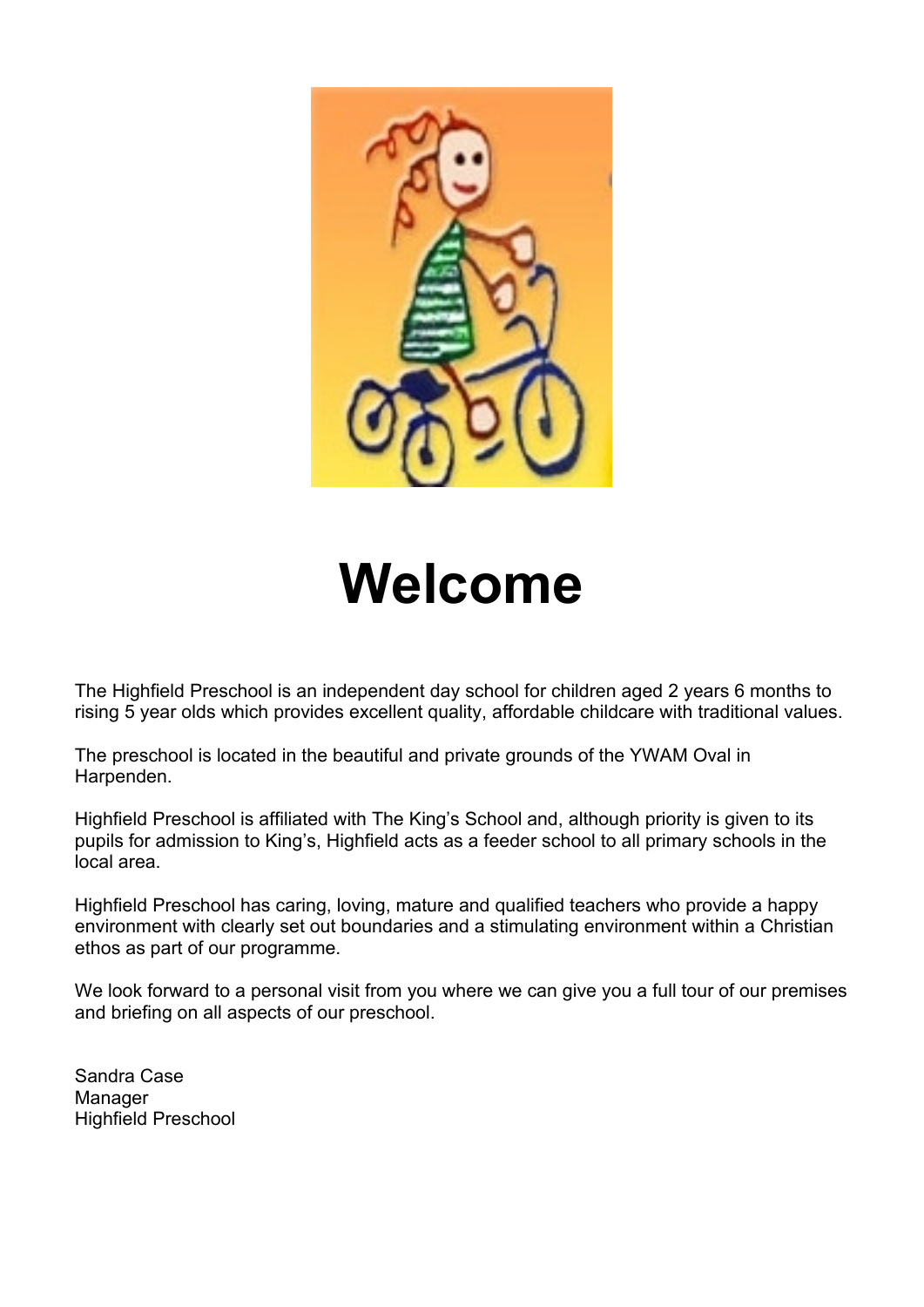## **Highfield Preschool**

**have been awarded**

# **'Outstanding'**

## **by Ofsted**

**The Ofsted Report may be found at the following link:**

[http://highfieldpreschool.co.uk/public\\_html/Pre-School\\_prospectus2013.pdf](http://highfieldpreschool.co.uk/public_html/Pre-School_prospectus2013.pdf)

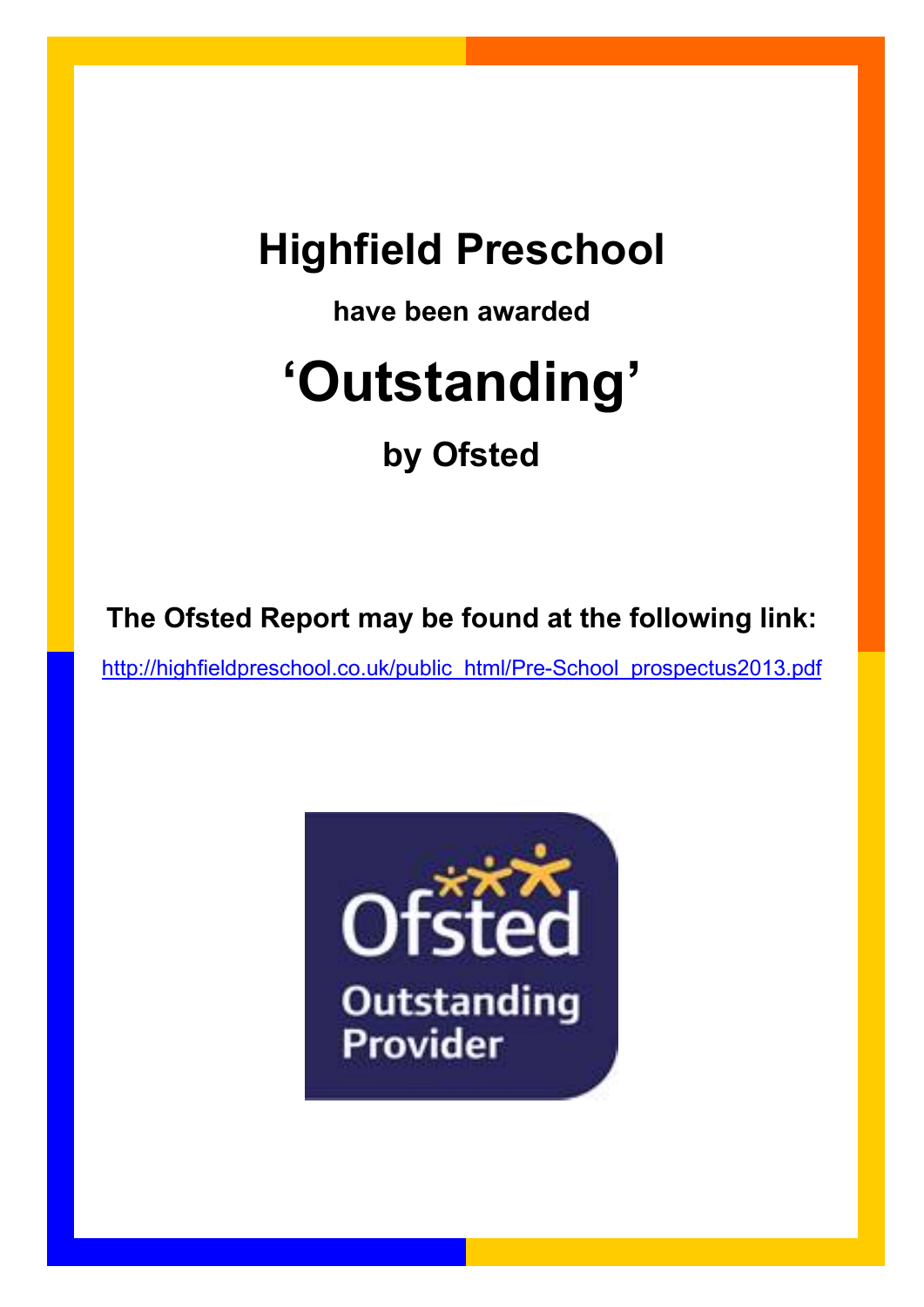## **Philosophy & Goals**

Every child needs to know God's love and needs to be given opportunities to learn and grow to become a confident, well-rounded and happy adult. To accomplish this goal, the Highfield Preschool provides a loving, caring and orderly environment that will nurture the child's growth and development spiritually, intellectually, emotionally and physically.

#### **Our setting aims to:**

- provide high quality care and education for children below statutory school age;
- work in partnership with parents to help children to learn and develop:
- add to the life and well-being of the local community; and
- offer children and their parents a service that promotes equality and values diversity.

#### **Parents**

You are regarded as members of our setting who have full participatory rights. These include a right to be:

- valued and respected;
- kept informed:
- consulted:
- involved; and
- included at all levels.

#### **Children's development and learning**

We aim to ensure that each child:

- is in a safe and stimulating environment;
- is given generous care and attention, because of our ratio of qualified staff to children, as well as volunteer helpers;
- has the chance to join in with other children and adults to live, plan, work and learn together;
- is helped to take forward her/his learning and development by being helped to build on what she/he already knows and can do;
- has a personal key person who makes sure each child makes satisfying progress;
- is in a setting that sees parents as partners in helping each child to learn and develop: and
- is in a setting in which parents help to shape the service it offers.

#### **The Early Years Foundation Stage**

Provision for the development and learning of children from birth to 5 years is guided by the Early Years Foundation Stage. Our provision reflects the four overarching principles of the Statutory Framework for the Early Years Foundation Stage (DfE 2012):

- A Unique Child Every child is a unique child who is constantly learning and can be resilient, capable, confident and self-assured.
	- Positive Relationships Children learn to be strong and independent through positive relationships.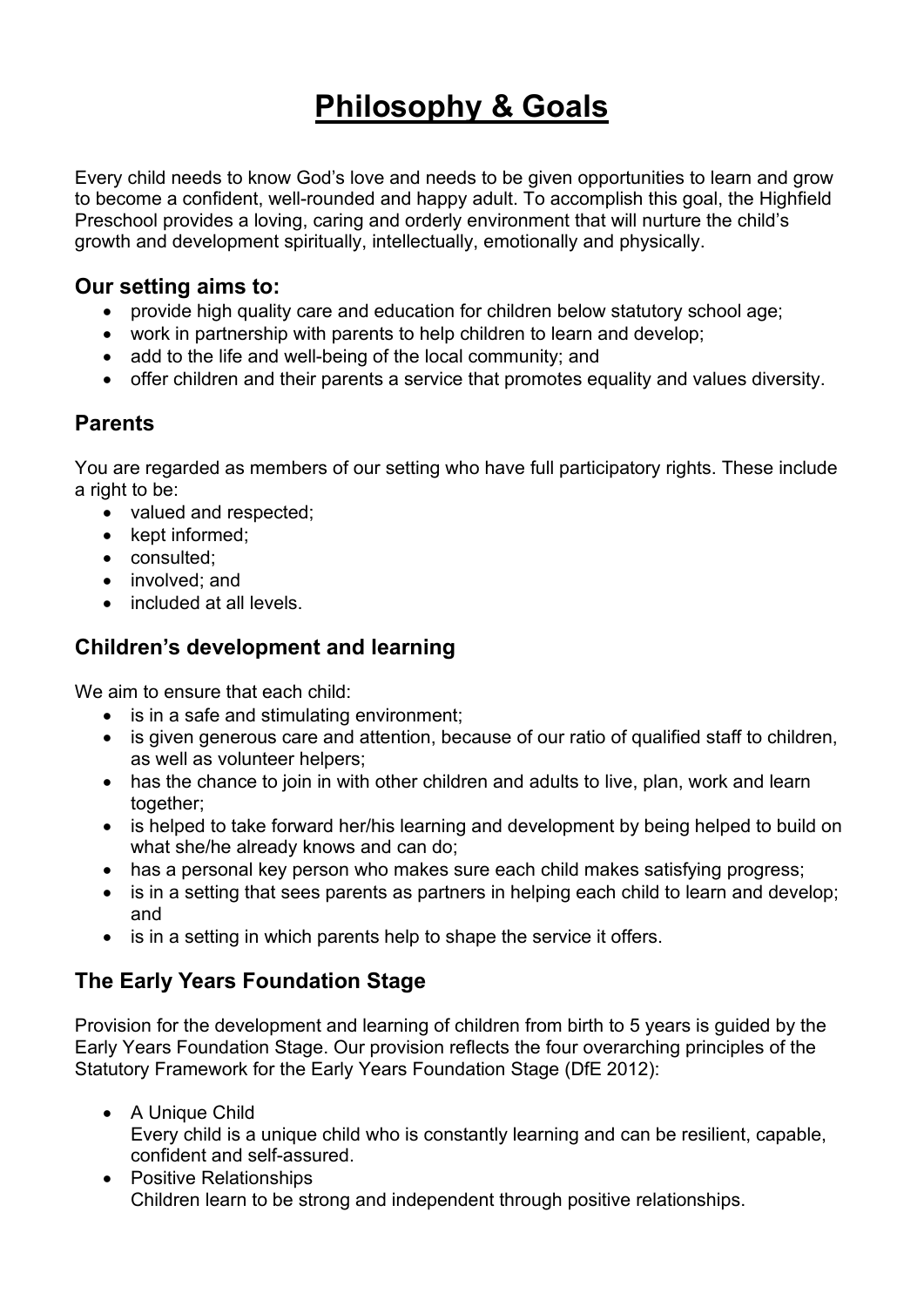• Enabling Environments

Children learn and develop well in enabling environments, in which their experiences respond to their individual needs and there is a strong partnership between practitioners, parents and carers.

• Learning and Development Children develop and learn in different ways and at different rates. The framework covers the education and care of all children in early years' provision including children with special educational needs and disabilities.

#### **How we provide for development and learning**

Children start to learn about the world around them from the moment they are born. The care and education offered by our setting helps children to continue to do this by providing all of the children with interesting activities that are appropriate for their age and stage of development.

The Areas of Development and Learning comprise:

#### **Prime Areas**

Personal & Social and Emotional Development

- making relationships:
- self-confidence and self-awareness; and
- managing feelings and behaviour.

Physical Development

- moving and handling; and
- health and self-care

Communication and language

- listening and attention;
- understanding; and
- speaking.

#### **Specific Areas**

**Literacy** 

- reading; and
- writing.

**Mathematics** 

- numbers; and
- shape, space and measure.

Understanding the world

- people and communities;
- the world: and
- technology.

Expressive arts and design

- exploring and using media and materials; and
- being imaginative.

A balanced foundational programme is presented, emphasising God the Father, and God the Creator, Jesus as God with us, and understanding the Scriptures.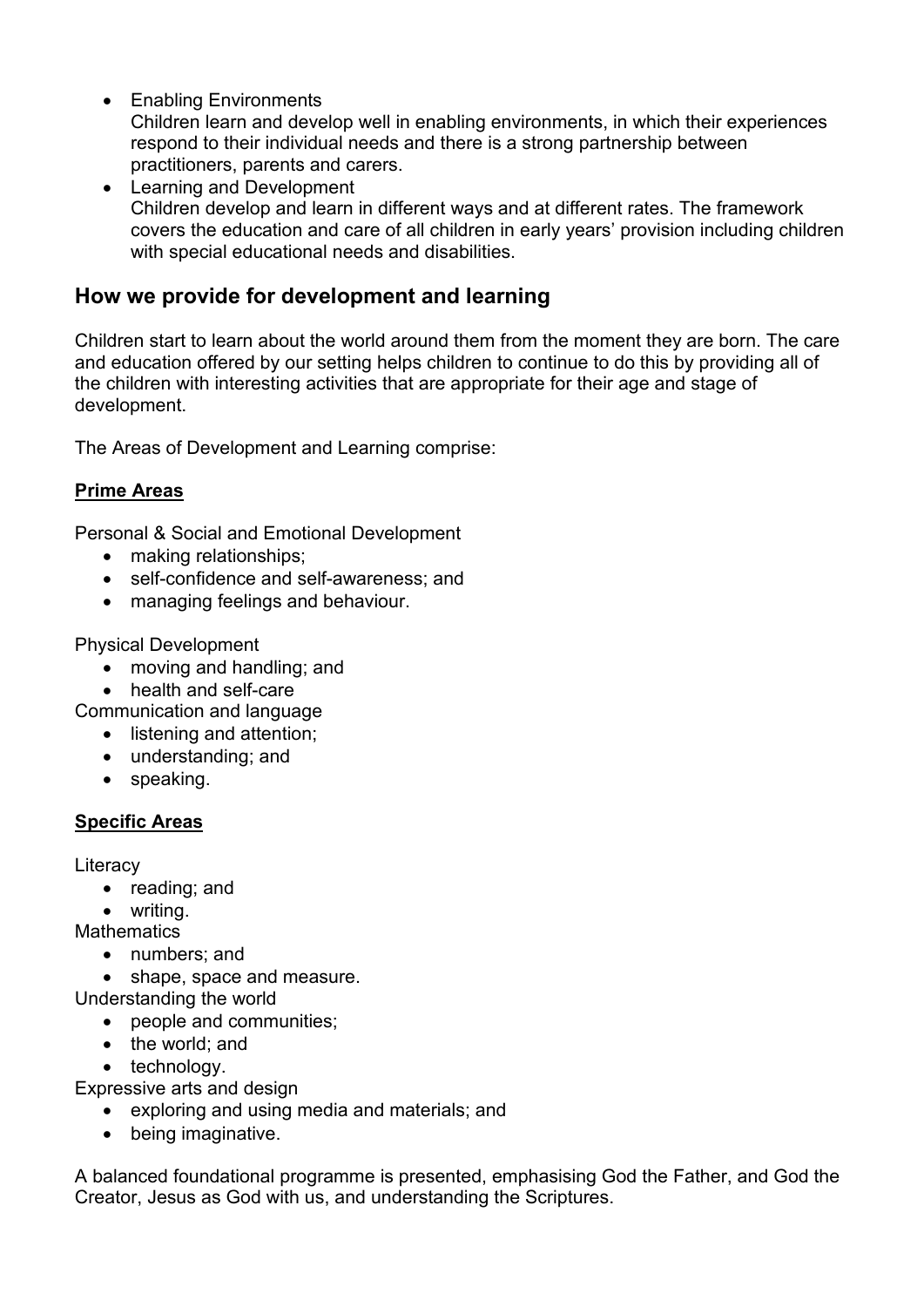#### **Our approach to learning and development and assessment**

Learning through play:

Being active and playing supports young children's learning and development through doing and talking. This is how children learn to think about and understand the world around them. We use the EYFS statutory guidance on education programmes to plan and provide opportunities which will help children to make progress in all areas of learning. This programme is made up of a mixture of activities that children plan and organise for themselves and activities planned and led by practitioners.

#### **Characteristics of effective learning**

We understand that all children engage with other people and their environment through the characteristics of effective learning that are described in the Early Years Foundation Stage as:

- playing and exploring (engagement);
- active learning (motivation); and
- creating and thinking critically (thinking).

We aim to provide for the characteristics of effective learning by observing how a child is learning and being clear about what we can do and provide in order to support each child to remain an effective and motivated learner.

#### **Assessment**

We assess how young children are learning and developing by observing them frequently. We use information that we gain from observations, as well as from photographs of the children, to document their progress and where this may be leading them. We believe that parents know their children best and we will ask you to contribute to assessment by sharing information about what your child likes to do at home and how you, as parents, are supporting development.

We make periodic assessment summaries of children's achievement based on our on-going development records. These form part of children's records of achievement. We undertake these assessment summaries at regular intervals, as well as times of transition, such as when a child moves into a different group or when they go on to school.

#### **The progress check at age two**

The Early Years Foundation Stage requires that we supply parents and carers with a short written summary of their child's development in the three prime areas of learning and development – personal, social and emotional development; physical development; and communication and language – when a child is aged between 24 – 36 months. Your child's key person is responsible for completing the check using information from on-going observational assessments carried out as part of our everyday practice, taking account of the views and contributions of parents and other professionals.

#### **Records of achievement**

We keep a record of achievement for each child. Your child's record of achievement helps us to celebrate together her/his achievements and to work together to provide what your child needs for her/his well-being and to make progress.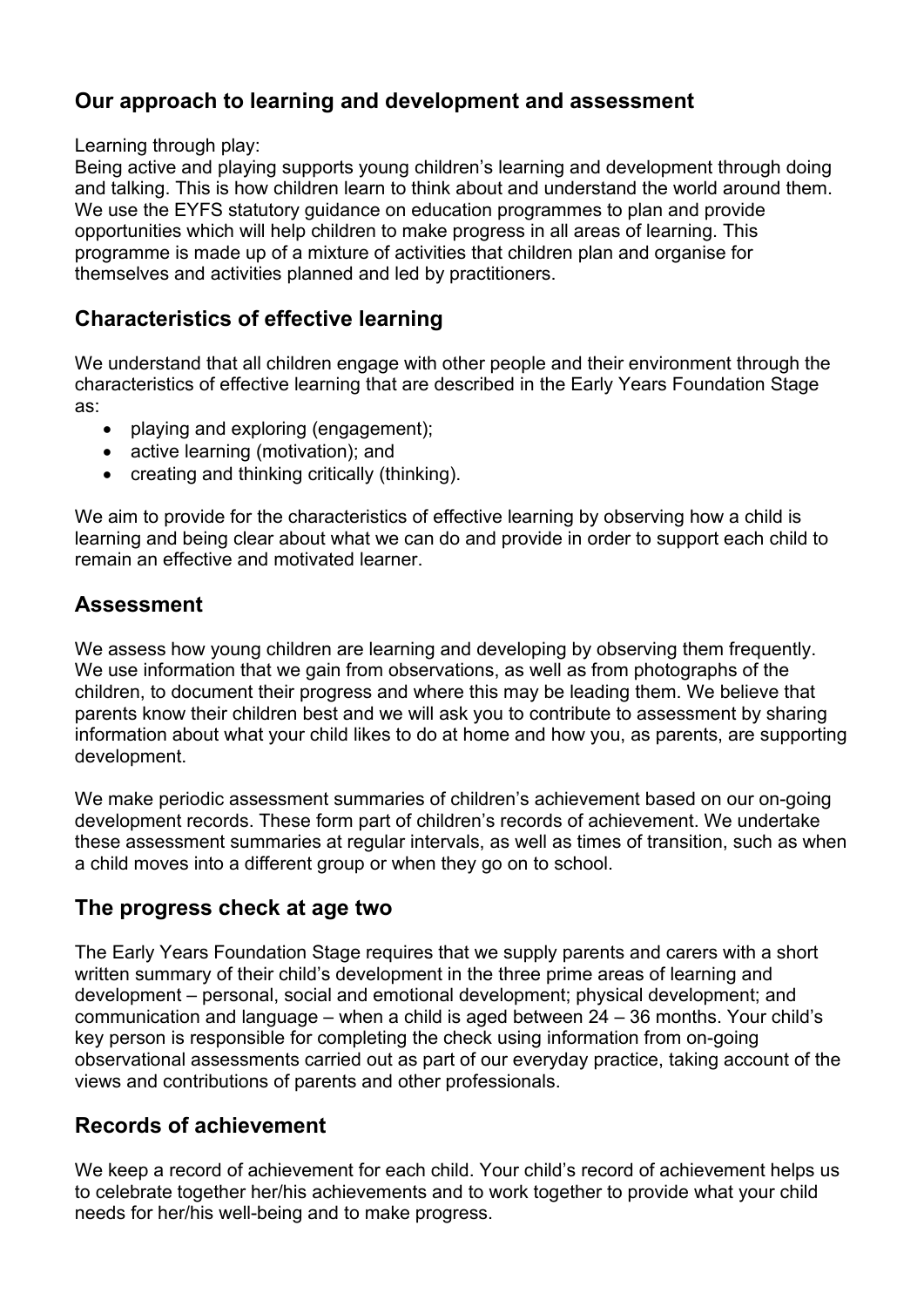Your child's key person will work in partnership with you to keep this record. To do this you and she will collect information about your child's needs, activities, interests and achievements. This information will enable the key person to identify your child's stage of progress. Together, we will then decide on how to help your child to move on to the next stage.

#### **Working together for your children**

We maintain the ratio of adults to children in the setting that is set by the Safeguarding and Welfare Requirements. We also have volunteer parent helpers, where possible, to help in the kitchen. This helps us to:

- give time and attention to each child;
- talk with the children about their interests and activities;
- help children to experience and benefit from the activities we provide; and
- allow the children to explore and be adventurous in safety.

#### **The staff who work at our setting are:**

| <b>Name</b>             | <b>Job Title</b>      |
|-------------------------|-----------------------|
| Mrs Sandra Case         | Manager               |
| Mrs Nikki Zapico        | <b>Deputy Manager</b> |
| <b>Mrs Debbie Clark</b> | <b>SENCO</b>          |
| Mrs Lara Ejiwunmi       | Lion Key Worker       |
| Mrs Stephanie Jenkins   | Lion Assistant        |
| Miss Casey Ball         | Dove Key Worker       |
| Mrs Sarah Green         | Dove Assistant        |
| Mrs Nikki Zapico        | Lamb Key Worker       |
| Mrs Sulene Sypkens      | Lamb Assistant        |
| <b>Mr Martin Lees</b>   | <b>PE</b> Teacher     |

We are open for 37 weeks per year during term time only, and we are open for 5 days per week. The times we are open are from 9am to 3pm, Mondays to Fridays. We provide care and education for young children between the ages of 2 years and 6 months and 5.

#### **How parents take part in the setting**

Our setting recognises parents as the first and most important educators of their children. All of our staff see themselves as partners with parents in providing care and education for their children. There are many ways in which parents take part in making our setting a welcoming and stimulating place for children and parents, such as:

- exchanging knowledge about their children's needs, activities, interests and progress with our staff:
- contributing to the progress check at age two;
- helping at sessions of the setting;
- sharing their own special interests with the children:
- helping to provide and look after the equipment and materials used in the children's play activities;
- being part of the management of the setting
- taking part in events and informal discussions about the activities and curriculum provided by the setting;
- joining in community activities, in which the setting takes part; and
- building friendships with other parents in the setting.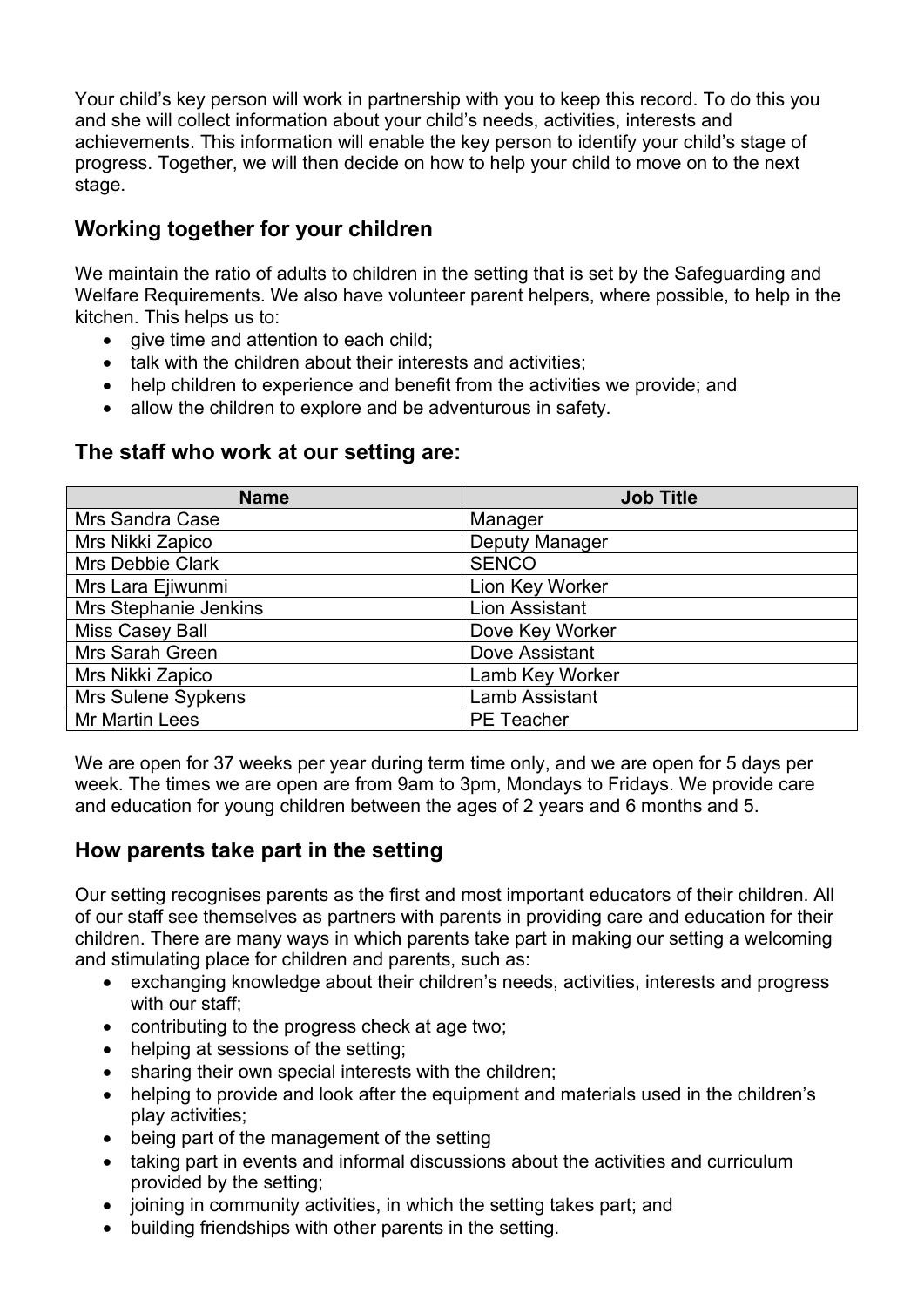#### **The kitchen volunteer rota**

Our setting depends on parents volunteering to help on a regular basis to assist us in preparing snacks for the children, and helping to serve these and to clean up afterwards. Helping at the preschool enables parents to see what the day-to-day life of our setting is like and enables us to use you as a 'sounding board' for policies and practices we use at our setting.

#### **Joining in**

We encourage parents to take part in the life of the setting. Parents can offer to take part in a session by sharing their own interests and skills with the children. You are also welcome at any time to stay for a "Stay and Play" session where you join in with your child's group and use the time to observe your child and to get to know the routine, your child's key worker and friends. It is also a good time to give personal input and to share ideas with the manager or your child's key worker.

#### **The Key person and your child**

Our setting uses a key person approach. This means that each member of staff has a group of children for whom she is particularly responsible. Your child's key person will be the person who works with you to make sure that the childcare that we provide is right for your child's particular needs and interests. When your child first starts at the setting, she will help your child to settle and throughout your child's time at the setting, she will help your child to benefit from our activities. She will also be responsible for assessing and observing your child and will give feedback regarding your child's progress in all learning areas to you.

#### **Staff training**

As well as gaining childcare qualifications, our staff take part in regular further training to help them to keep up-to-date with thinking about early years care and education. We also keep upto-date with best practice, as a member of the Pre-school Learning Alliance, through regular networking meetings and forums. From time to time we hold learning events for parents (e.g. help with behaviour, eating problems, etc.)

#### **Our timetable and routines**

Our setting believes that care and education are equally important in the experience which we offer children. The routines and activities that make up the day in our setting are provided in ways that:

- help each child to feel that he/she is a valued member of the setting
- ensure the safety of each child;
- help children to gain from the social experience of being part of a group; and
- provide children with opportunities to learn and help them to value learning.

#### **The session**

We organise our sessions so that the children can choose from, and work at, a range of activities and, in doing so, build up their ability to select and work through a task to its completion. The children are also helped and encouraged to take part in adult-led small and large group activities, which introduce them to new experiences and help them to gain new skills, as well as helping them to learn to work with others. Outdoor activities contribute to children's health, their physical development and their knowledge of the world around them.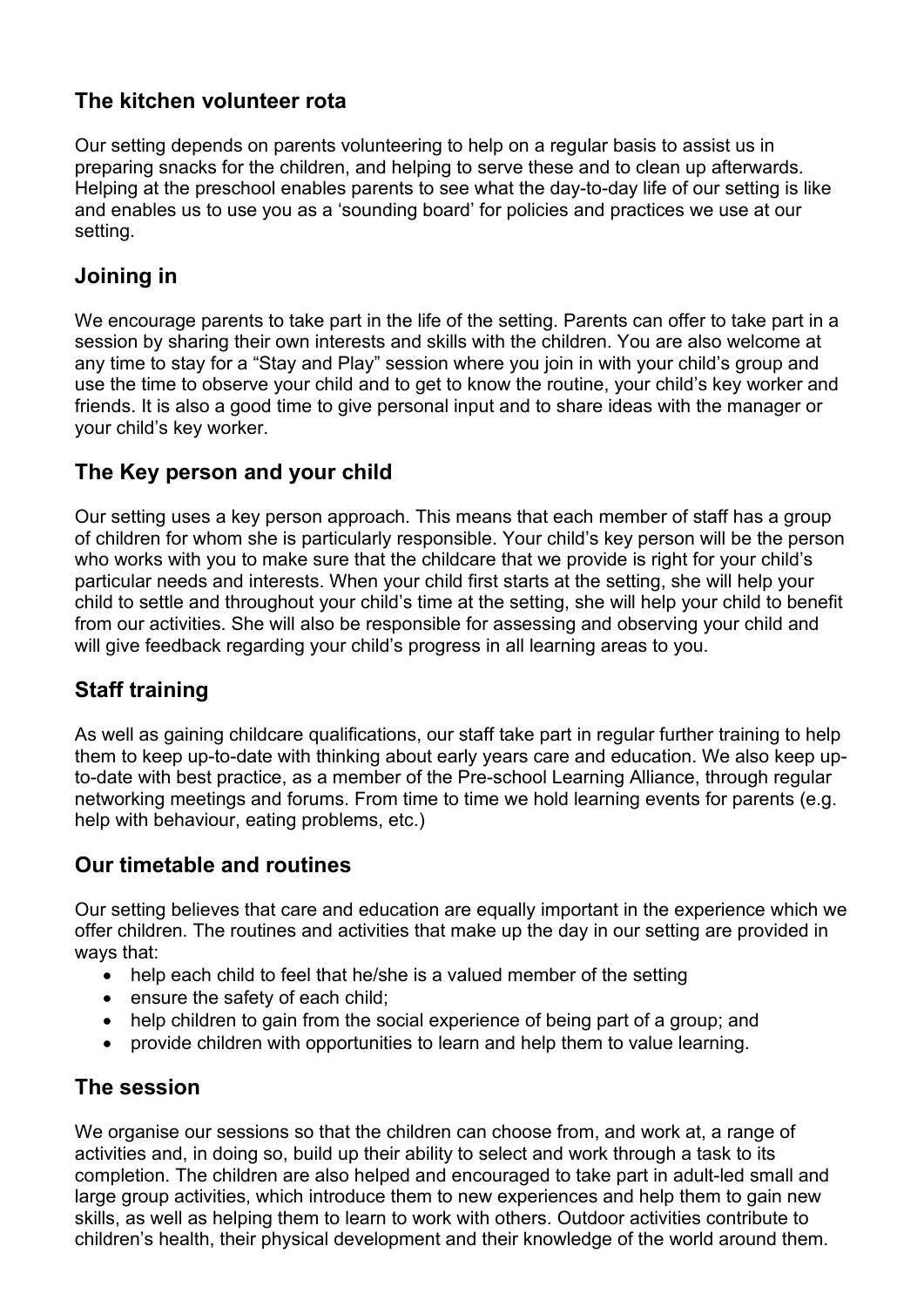The children have the opportunity, and are encouraged, to take part in outdoor child-chosen and adult-led activities, as well as those provided in the indoor playrooms.

#### **Snacks and meals**

We make snacks and meals a social time at which children and adults eat together. We plan the snack menus so that they provide the children with healthy and nutritious food. Please tell us about your child's dietary needs and we will plan accordingly. If your child stays for lunch, you are responsible to pack a healthy lunchbox for him/her. We will provide you with a "Healthy Lunchbox" leaflet once your child joins the setting.

#### **Clothing**

We provide the children with aprons when they play with messy activities inside but ask that all parents send in a pair of waterproof trousers/dungarees to stay on your child's peg for messy play outside. We have a mud kitchen, and lots of messy activities outside, and to protect their clothing we need these daily. We encourage children to gain the skills that help them to be independent and look after themselves. These include taking themselves to the toilet and taking off, and putting on, outdoor clothes. Clothing that is easy for them to manage will help them to do this.

#### **Policies**

Our staff can explain our policies and procedures to you. Copies of which are available in the foyer of the preschool. We are willing to make you a copy of any specific policy you might want to read at home.

Our policies help us to make sure that the service provided by our setting is a high quality one and that being a member of the setting is an enjoyable and beneficial experience for each child and his/her parents.

Our staff and parents work together to adopt the policies and they all have the opportunity to take part in the annual review of the policies. This review helps us to make sure that the policies are enabling our setting to provide a quality service for its members and the local community.

#### **Safeguarding children**

Our setting has a duty under the law to help safeguard children against suspected or actual 'significant harm'. Our employment practices ensure children against the likelihood of abuse in our setting and we have a procedure for managing complaints or allegations against a member of staff. Please see our Policies File.

Our way of working with children and their parents ensures that we are aware of any problems that may emerge and can offer support, including referral to appropriate agencies when necessary, to help families in difficulty.

#### **Special Needs and Disabilities**

To make sure that our provision meets the needs of each individual child, we take account of any special needs a child may have. We work to the requirements of the Special Educational Needs and Disabilities Code of Practice (2015). Our SEND Co-ordinator is **Mrs Debbie Clark.**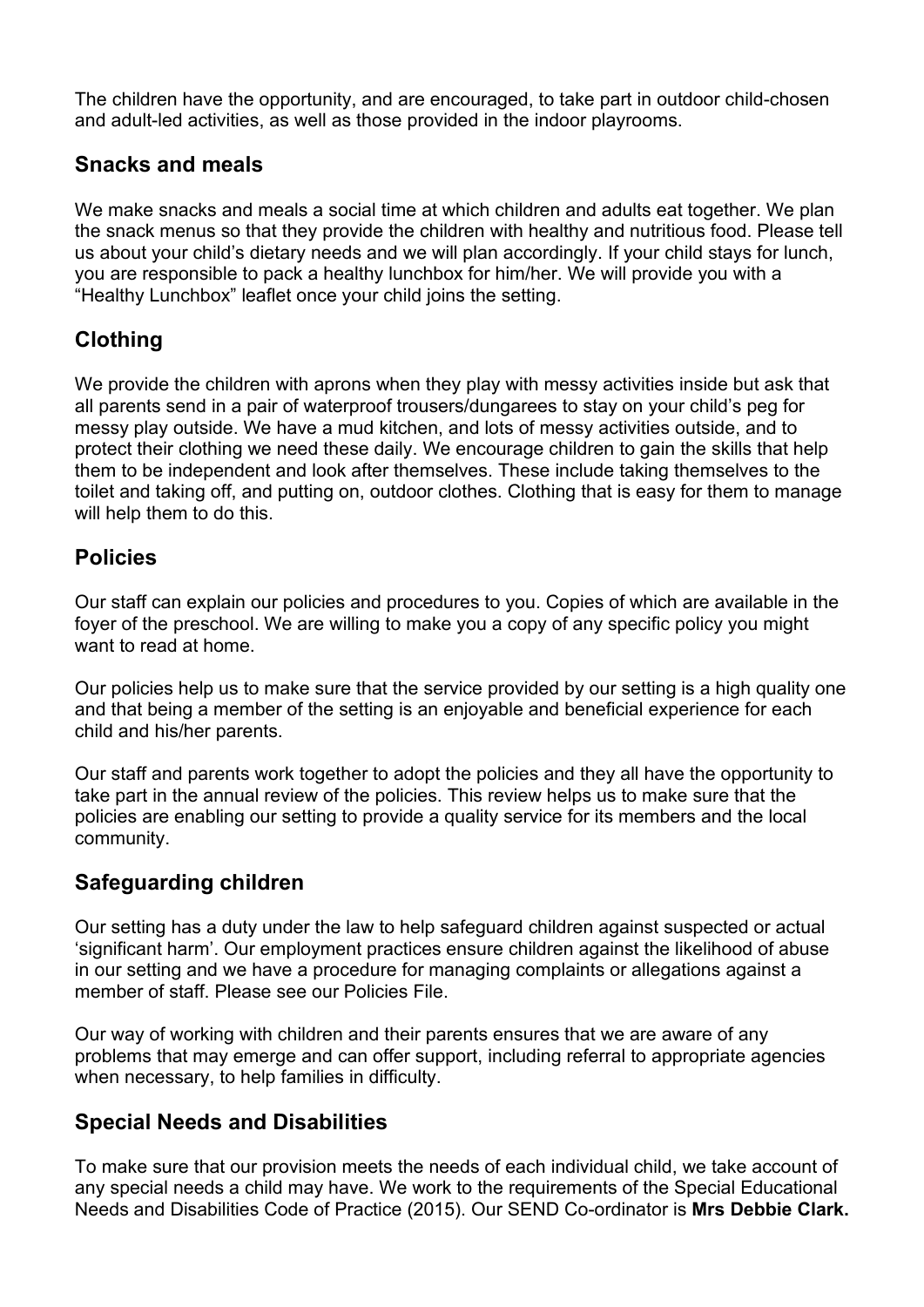#### **The management of our setting**

Our setting is a charity and falls under the oversight of the Trustees of Kingdom Education Ltd. The Trustees of Kingdom Education, along with the headmaster of the King's School (acting as chief executive officer for The King's School and Highfield Preschool) and the bursar of The King's School are responsible for:

- management of finances
- employing staff

The preschool manager along with the bursar ensures that correct policies are drawn up and implemented, in order to ensure a high-quality service. The preschool manager is also responsible in ensuring that we work in partnership with parents.

Our setting has a Parent Teacher's Committee who acts as a support group for the Highfield Preschool. This group is made up of, and elected by, the parents of the children who attend the setting and the manager. In our setting we share with this group, some of the tasks involved in the smooth running of the preschool. The PTC does not have any executive authority and only acts as a support and advisory group.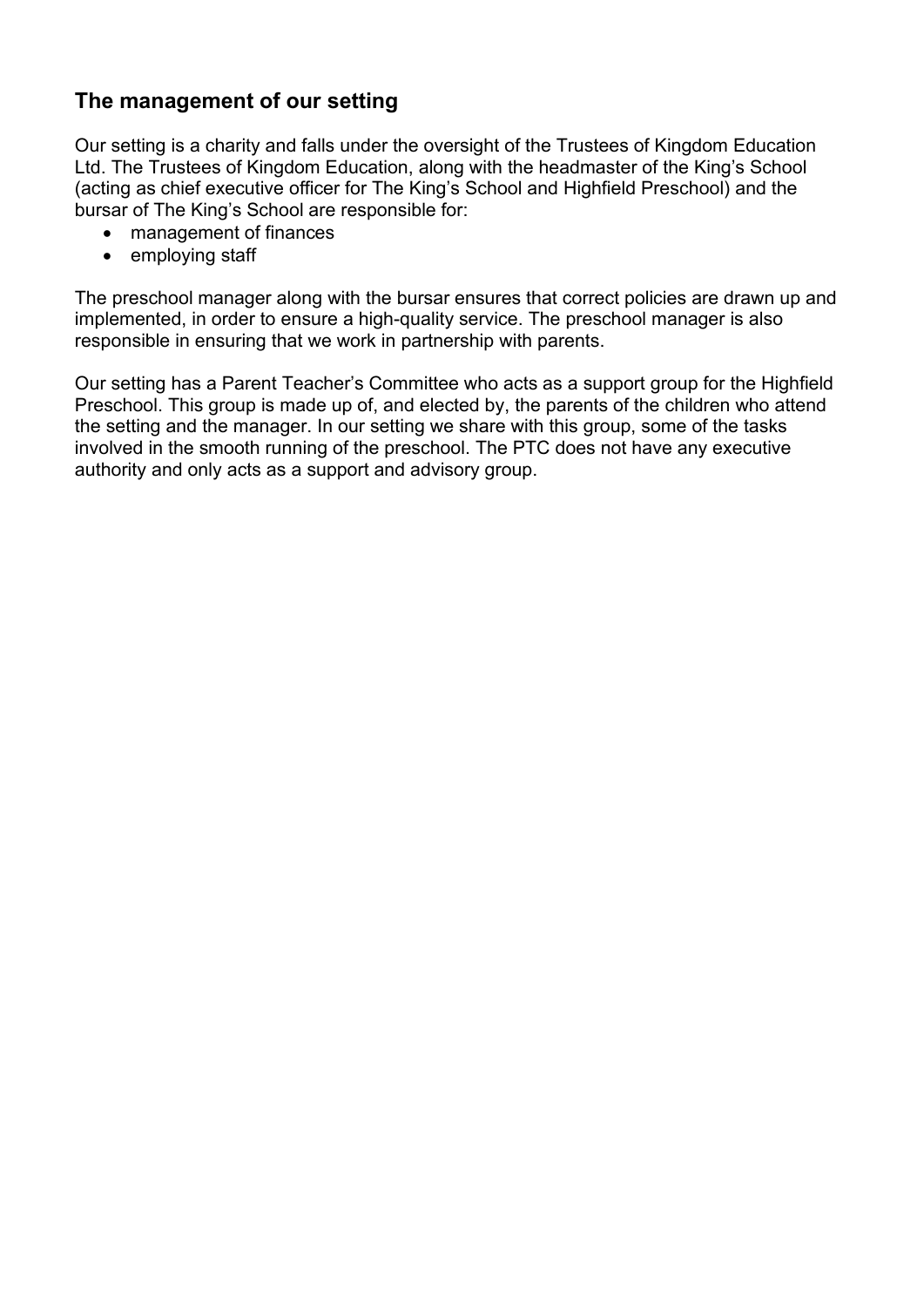## **Programme**

#### **Session Times**

09:00am – 12:00 noon (Morning Session) 09:00am – 13:00pm (Morning Session plus Lunch) 12:00noon – 15:00pm (Afternoon Session) 09:00am – 15:00pm (Full Day)

#### **Daily Programme**

| 09:00am - 09:20am | <b>Informal Group Time</b>        |
|-------------------|-----------------------------------|
| 09:20am - 09:30am | Singing/Praise & Worship/Register |
| 09:30am - 10:00am | <b>Group Time</b>                 |
| 10:00am - 10:30am | Free Play Time                    |
| 10:30am - 10:55am | <b>Snack Break</b>                |
| 10:55am - 11:45am | <b>Outside Play</b>               |
| 11:45am - 12:00pm | <b>Story Time</b>                 |
| 12:00 noon        | <b>Home Time for Part-timers</b>  |
| 12:00pm - 13:00pm | Lunch Hour                        |
| 13:00pm - 14:00pm | <b>Group Time</b>                 |
| 14:00pm - 14:45pm | <b>Outside Play</b>               |
| 14:45pm - 15:00pm | <b>Story Time</b>                 |
| 15:00pm           | Home Time for Full-timers         |

#### **Informal Group Time**

This is the first activity of the day. During this time the children will be welcomed and given an opportunity to 'show' something that they have brought from home. Activities are set out to engage the children in a variety of learning opportunities. A story may also be read to settle the children down. There will be a time of singing, followed by a time of prayer.

#### **Group Activities**

The Preschool is divided into three groups:

Lamb Group: 2 years 6 months – about 3 years 3/4 months Dove Group: 3 years 4 months – 4 years Lion Group: 4 years to rising 5 years

Each group has a key worker and an assistant who are there every day to ensure that the children in their groups are making progress towards the Early Learning Goals as set out in the Early Years Foundation Stage. Group activities are adjusted to the abilities and interests of the individual children in each group. The key workers are responsible to assess and observe the children in their groups and to discuss progress with parents on a regular basis.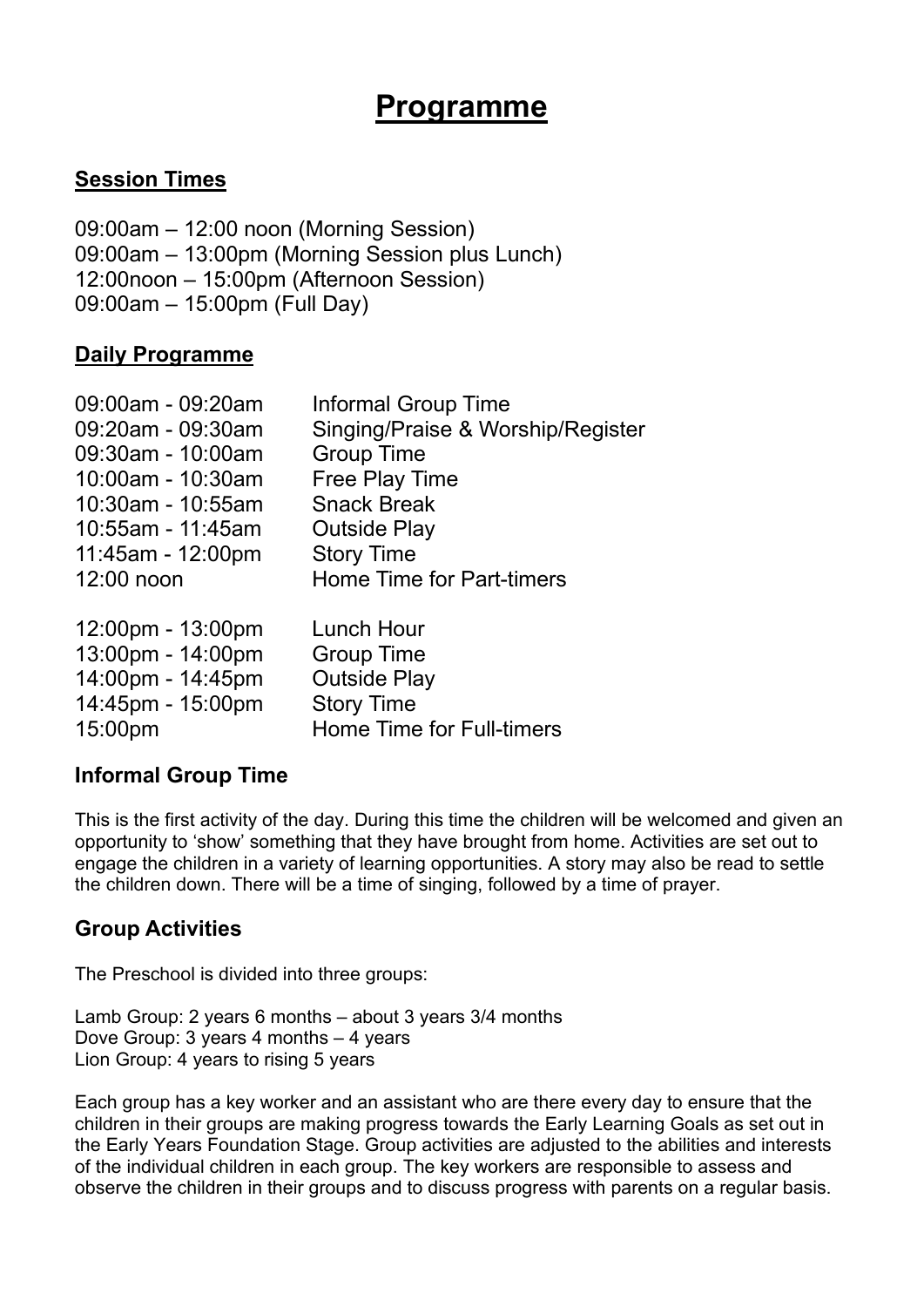#### Lamb Group

The first group is for children aged from 2.6 to approximately 3.3 years. This group is designed to help with the transition from home to Preschool, and to teach the children basic social behaviour and how to play. The children will become familiar with the Preschool environment and experience a varied range of activities. Painting, sticking, play dough, construction and sand are some of the activities which the children will be offered each day. The focus is very much on the Prime Areas of learning including personal, social and emotional development, communication and language, and physical development to form the good basis for extended learning to take place. A gentle introduction to the 4 Specific areas will also be delivered to the Lamb group. These areas include: Literacy, Mathematics, Understanding the World and Expressive Arts and Design. The Lamb key worker will work closely with parents to inform them on the progress of their children and will also be responsible to perform the 2 year old check on all children under 3 years.

#### Dove Group

The second group is for children aged approximately 3:4 to 3:11 years. Mathematical Development, Communication, Language and Literacy, Understanding the World, Personal, Social and Emotional Development, Physical Development and Expressive Art and Design are all presented in an exciting and structured way. As Doves, the children are able to do a bit more adult directed activities and are able to follow the structure and routine of the day well. If space allows it, some/most Doves will eventually move up to the Lion class. The key worker in the Dove room makes sure that all children work towards their personal Early Learning Goals to enable them to go straight to Reception in any primary school by the end of the academic year if needs be.

#### Lion Group

This group is for children aged approximately 3:11 years to school age. A creative balanced programme is presented to build onto previous experiences and to further the children's progress towards the Early Learning Goals. The programme ensures that each child has the best possible opportunity to develop socially, emotionally, physically, intellectually, creatively and spiritually, in readiness for school.

Assessments and observations are carried out regularly and key workers will convey any concerns regarding children's progress to parents when necessary and specifically at parents' evenings at the end of each term.

#### **Free Play Time**

The Preschool has been arranged into separate areas in which the children have the freedom to explore during Free Play Time. The activities provided in these areas change when necessary to ensure continuing interest and varied experiences. The children are encouraged to take part in the changes made. Their verbal and practical contributions are of great importance.

During Free Play Time the children become familiar with planning what they wish to accomplish in an area, while key workers and assistants are placed in every area to ensure appropriate play and to encourage positive behaviour and social interaction. Free Play Time is also a time when the staff will interact with the children, in groups or on a one-to-one basis, as appropriate. Structured art activities may be presented alongside Free Play Time, and each group will be presented with either cooking activities or a music session on a weekly basis. We also have regular Forest School activities in our woods behind the preschool.

#### **Biblical Values**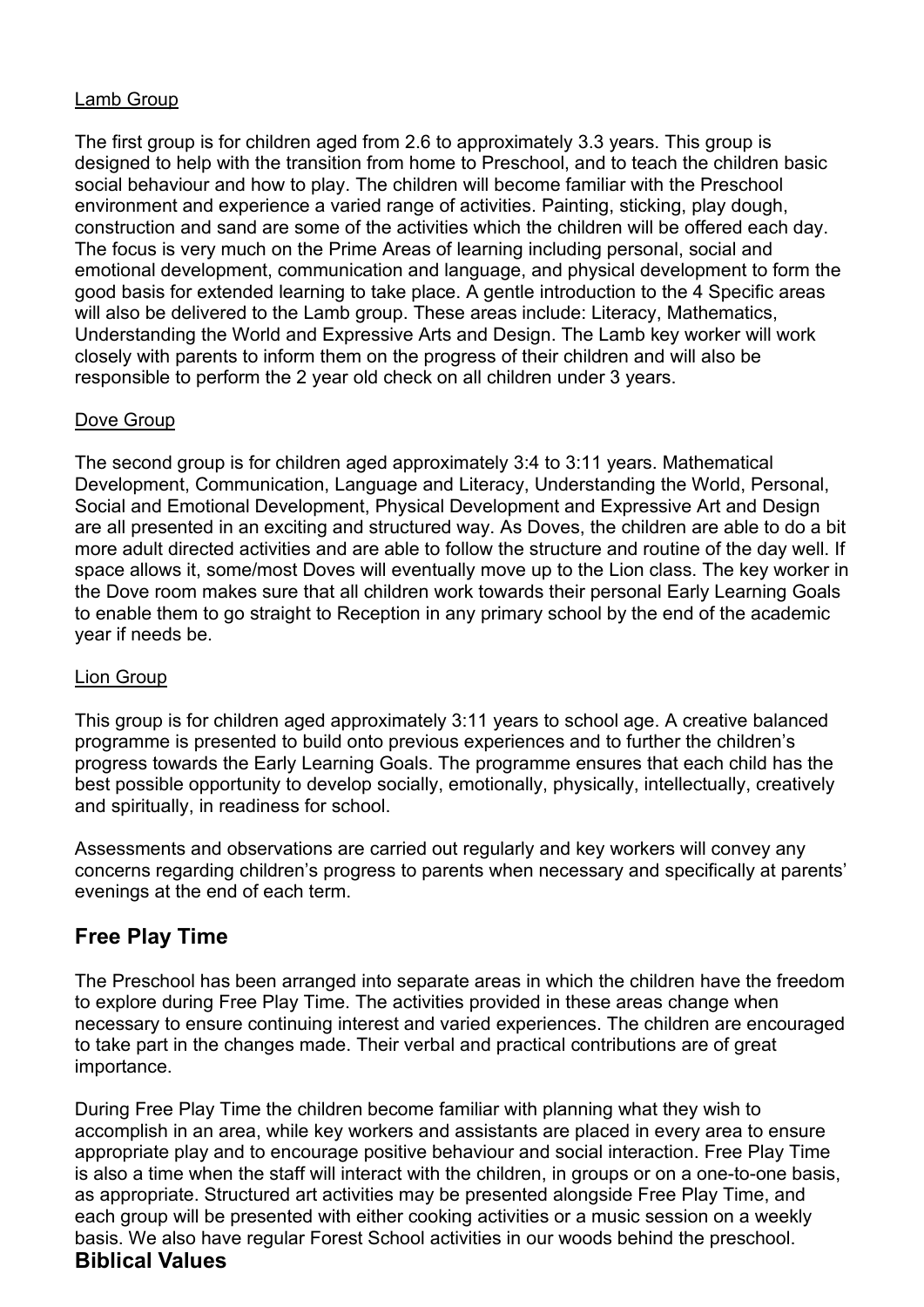As a Christian Preschool we want to give the children the opportunity to grow in the knowledge and experience of a personal and loving God, to begin to understand the Bible and to learn who Jesus is. Christian values are integrated into all activities as a lifestyle.

#### **Music Activities**

These activities will be varied, designed and presented to each group individually. The programme will be challenging for the children, especially physically and intellectually, developing areas such as co-ordination, balance, timing, rhythm, beat and memory. Highfield Preschool has on its staff 1 qualified music teacher who is able to bring an exciting dimension to the music activities. We also produce 2 musicals per year; one in the Summer and one at Christmas time which the children and parents thoroughly enjoy. We have a singing/Praise and Worship session with all the children and staff daily.

#### **Physical Education**

We have a PE teacher who provides all the groups with physical education lessons weekly. He comes in on Mondays and Thursday mornings, and spends around 20 – 30 minutes per group. Physical Education is an important part of our aim to educate the whole child, and to help children to understand why physical activities are so important. He also organises our yearly Sports Day and participates in other activities like our yearly Bikeathon as well.

#### **Outside Play**

This forms an important part of children's learning experience and we use our lovely garden in many imaginative ways to further the children's development in all learning areas. We endeavour to take the children out for at least two outside play sessions per day and encourage them to use waterproof suits to protect their clothing in wet conditions. We have a mud kitchen, gardening activities, climbing equipment, water and sand play, bikes, tricycles, scooters, as well as a variety of interest boxes which we provide on a daily basis for children to use as they please. We also have a variety of sporting activities, maths activities, art activities, literacy activities, music activities, etc. outside for children to participate in as they please.

#### **Snack time**

We provide the children with a variety of healthy options for snack time such as fresh fruit and vegetables, rice cakes, bread sticks, yoghurt, cheese, etc. We also provide them with fresh milk or water. Children are encouraged to sit at the table with their friends, to use a spoon to dish snacks for themselves and to learn to pour milk/water into their own cups.

#### **Packed Lunches**

If your child stays for an extra lunch hour or for the full day, parents should ensure that a healthy lunch is provided such as: sandwich/bread roll, pasta, fruit or vegetables, yoghurt, cheese, juice or water, etc. **No sweets or fizzy drinks** are allowed. Ice packs must be included in the lunchbox to keep food fresh. Please be aware that we do not allow nuts in any form at preschool; no seeds, peanut butter, sesame, or raw nuts as some children have severe allergies to these. Although snack time and lunch time is a social time where children can relax and chatter amongst themselves, we also use this time to reinforce good manners and healthy eating.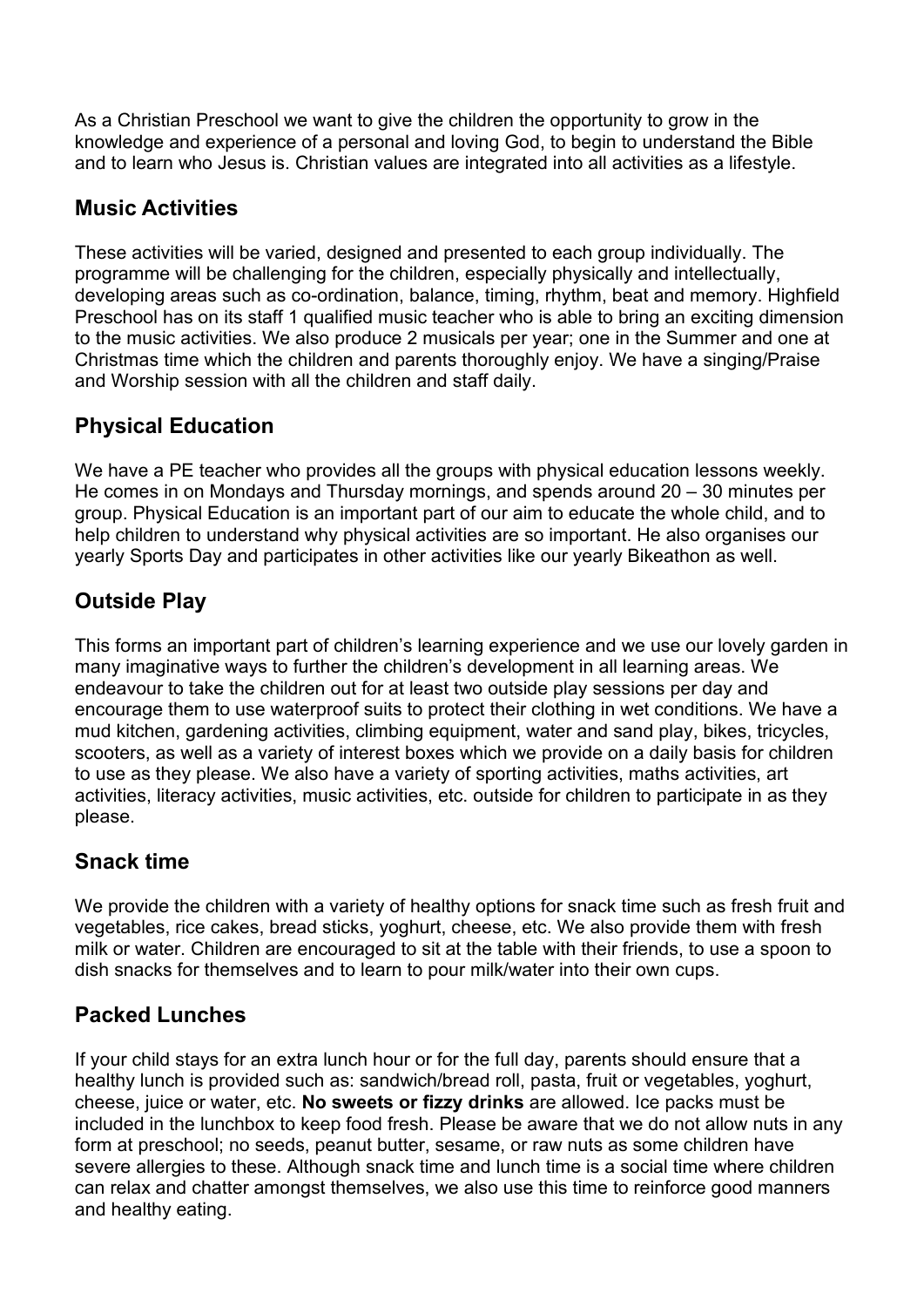## **Enrolment Procedure**

Enrolment is open to children of all races, and ethnic origins. We accept children between the ages of two years six months and five years.

#### **Registration Requirements**

Please complete the following forms:-

- 1. Application form
- 2. Medical Health form please make sure you include your child's **NHS number**.

Please provide us with your child's **birth certificate** for photocopying.

We also need both parents' (if both parents are responsible for their child) **National Insurance numbers** for application to the Government Grant (once your child turns 3). This is included in the Application form for you to fill in.

All forms must be handed in prior to or on your child's first day at school.

**A meeting with the Headteacher of The King's School has to be arranged prior to your child starting with us. Please telephone 01582 767566 the term before your child is due to start and after your child has had a morning visit with us at the Preschool.**

#### **Observing Preschool in action**

We would like you to feel welcome at the Preschool, either to observe or join in with the activities. If you feel you would like to spend some time with us, please see the Manager to make arrangements for this. We also welcome dads, mums, granddads or grandmas to come in to read stories either on a one-off basis or regularly. Please speak to the Manager regarding this.

#### **Required Provisions**

Each child will have a place set aside for storing his/her belongings. Please ensure everything is labelled with your child's name (including shoes!).

#### **Clothing:**

1. Practical, comfortable play clothes. Please send your child with clothes that are easy for him/her to take up and down when using the toilet (please avoid dungarees and belts.)

2. Please take into consideration our messy play when dressing your child. Although aprons are used, paint and glue sometimes work their way onto clothing!

3. In case of accidents, please provide a spare change of clothes to be kept at Preschool during term time.

4. Plimsolls or slippers are required for indoor use.

5. Please send your child in shoes which are easy for them to put on and take off. Although we appreciate that sometimes this is difficult, we would be very grateful if you could avoid ankle boots/lace up shoes.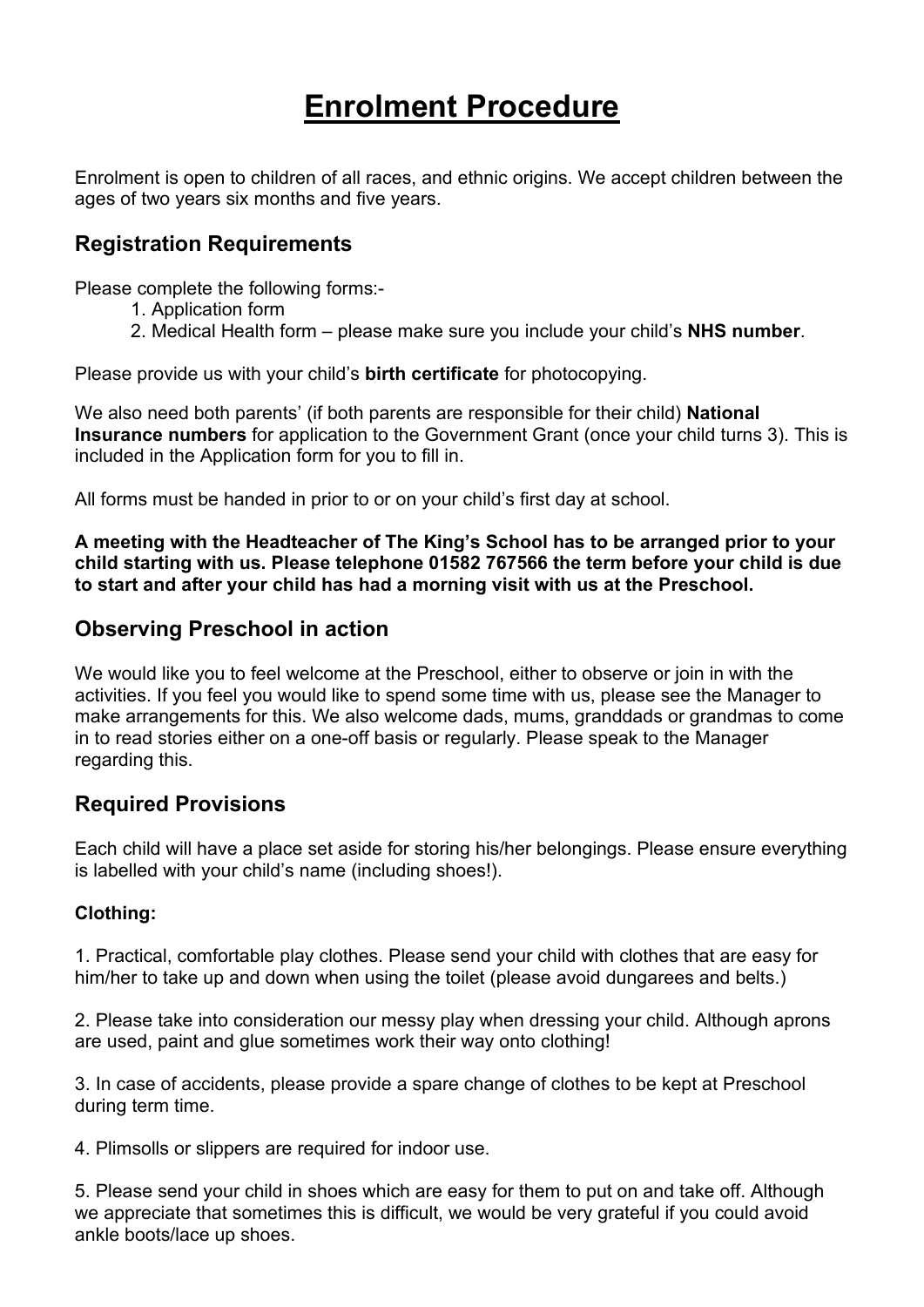6. Please provide some waterproof trousers or dungarees for your child to use when going outside on wet days. These must be clearly marked and kept on your child's peg at school. A pair of wellington boots must also be provided to stay at school for outside use.

## **Parental Responsibilities**

#### **Holiday & Sickness**

Parents are asked to give prior notice of holidays taken during term time. Please inform the Preschool of the reason your child is unable to attend on the first day of his/her absence. Please take note that fees are payable even if your child has taken time off for holidays or sickness as his/her space was booked for that time.

#### **Messages**

If you have a message to relay to staff, teachers are available at the beginning of each morning and at the end of each day to speak to. If you do not personally bring or fetch your child, please feel free to send us a note. Do not send a verbal message with your child.

#### **Showing/toys from home**

Your child will be able to bring something from home each week to show to the class. You will be informed when your child's showing day is. These toys are kept safely in the 'showing box' located in each group area. Please be aware that we cannot take on the responsibility to ensure that toys will not be played with or broken by little hands! We will try our best to keep objects from home safe.

#### **Birthdays**

Birthdays are celebrated at snack time. If you would like your child to bring a special treat or cake to share, please notify the Preschool in advance and make a list of the ingredients used in your baking in order for us to provide for children with allergies.

#### **Changes of Address or Telephone Numbers**

Please ensure that the Preschool is notified of any changes in address or telephone numbers.

#### **Suggestions, Questions & Problems**

To discuss any suggestions, questions or problems you may have concerning your child or the Preschool, please do not hesitate to contact the Manager or Headteacher to make an appointment. The Parent Teacher's Committee is also available to chat with.

#### **Parental Support**

If you feel that you could give some time to helping at the Preschool it would be most appreciated, although we realise that for most of you this will not be possible. We need kitchen volunteers on a daily basis, and if you could offer up one morning every week or every other week, please speak to the manager! We also welcome grandparents to come in on a regular basis to do one-to-one reading with the children. Please speak to the manager if you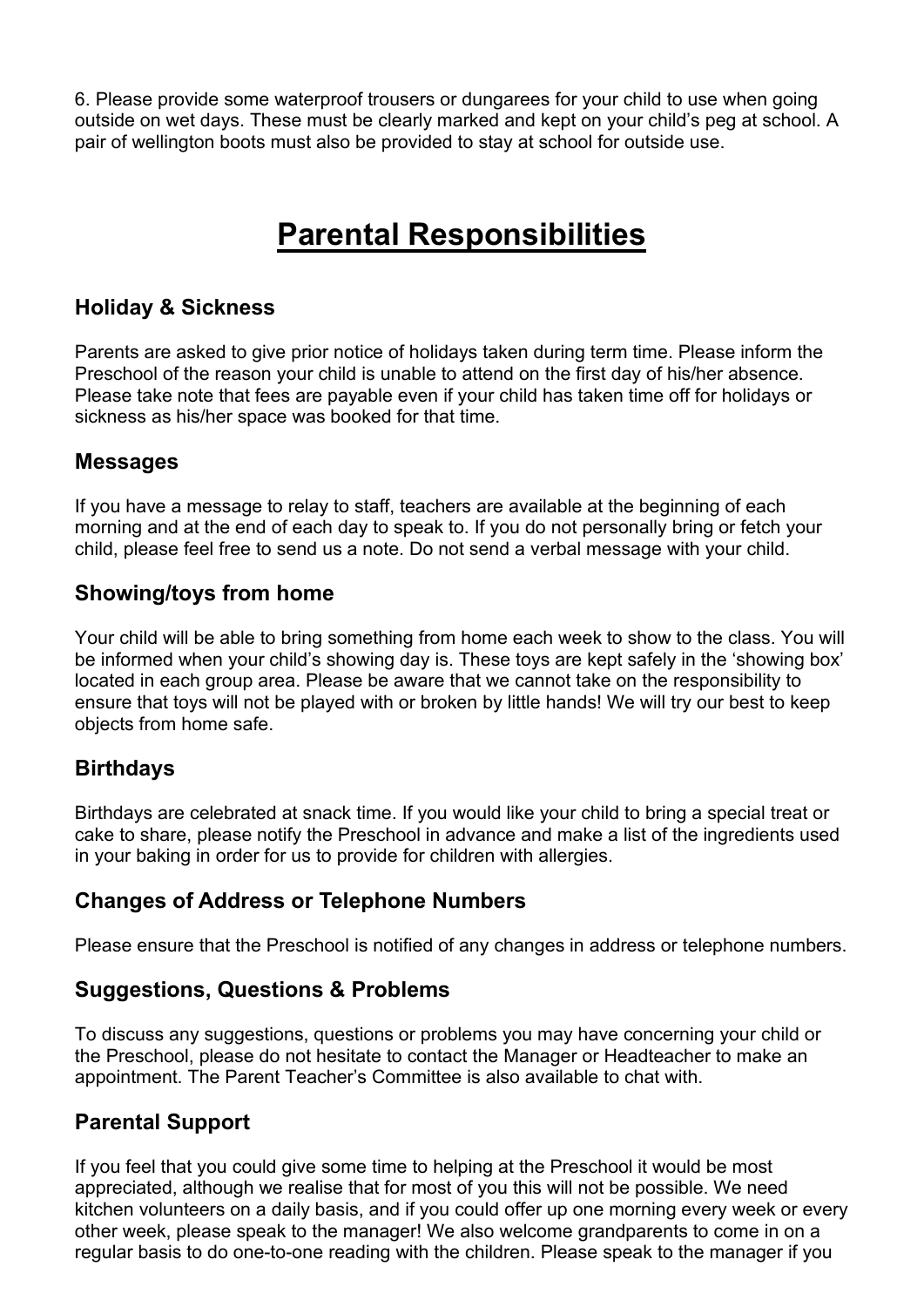have someone in mind who could do this. However, please pray for us, as we highly value your prayer support.

#### **Parent's Committee**

Our Parent's Committee provides parents with many opportunities to become involved in the Preschool by organising events such as coffee mornings, helpers' lists, etc. Any parent interested in becoming involved in this committee can do so by contacting Mrs Case who will pass your details on to the Chair of the committee.

Fundraising is becoming an integral part of the work of the preschool and we would like to invite all families to join the Highfield Preschool Parent Teachers Committee. Highfield Preschool is very appreciative of their support.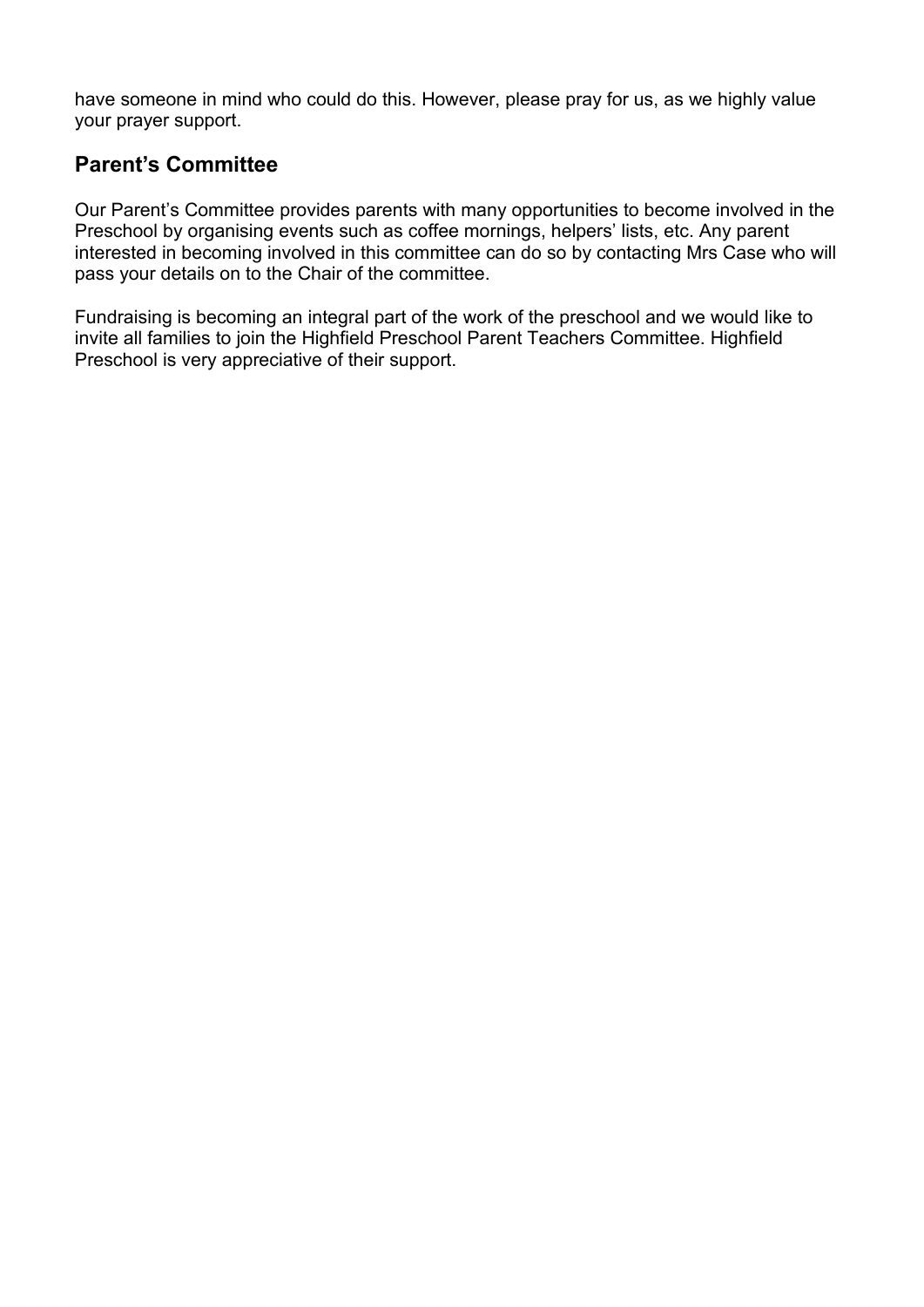## **Policy Statements for Highfield Preschool**

All statements below refer to policies set out in the Highfield Preschool policy document which is available for examination at the Preschool. Please ask Mrs Case to see these if interested.

#### **1. PARTNERSHIP WITH PARENTS & CARERS:**

It is the policy of the Highfield Preschool to:

- (a) Inform parents and carers of the aims and objectives of the Preschool.
- (b) Show parents how these are implemented in the current practices.
- (c) Involve parents in the running of the Preschool and in the care and training of the children under the supervision of the Preschool leader.
- (d) Report children's progress to parents both formally through reports at consultation evenings and informally on a day to day basis as points of interest, encouragement or as concerns arise.

#### **2. SPECIAL NEEDS:**

It is the policy of the Highfield Preschool to help children and staff to work together for the full development of all children in the context of the Preschool's aims and requirements for Special Educational Needs & Disability Acts (SENDA) 2001 and the Equality Act 2010.

#### **3. EQUAL OPPORTUNITIES:**

It is our policy to make provisions for pupils and workers that will not cause disadvantage to anyone on the basis of sex, race or disability. In addition to providing equality of opportunities for pupils, it is also our aim to promote the principle of the equal validity of different cultures and backgrounds.

#### **4. SAFEGUARDING AND CHILD PROTECTION POLICY:**

Our aim is to care for the whole child while in our care and this means spiritually, mentally, physically and emotionally. This means that we provide a secure and safe environment during the day with sufficient structures to stimulate the child emotionally and mentally. Thus, the physical and spiritual dimensions are cared for. In addition to this, we look for evidence that each child is secure emotionally and physically when not at school.

It is the policy of the Preschool to do all that is reasonable to prevent personal injury and damage to property and to protect everyone in so far as they come into contact with the School, its employees and equipment. We further aim to promote a healthy lifestyle and a high standard of hygiene and safety.

#### 5. **COMPLAINTS POLICY:**

Our Preschool believes that the children and parents are entitled to expect courtesy and prompt careful attention to their needs and wishes. We welcome suggestions on how to improve our Preschool and will give prompt and serious attention to any concerns about the running of the Preschool. We aim to bring all concerns about the running of our Preschool to a satisfactory conclusion for all parties involved within 28 days. To achieve this, we operate a procedure of five (5) stages.

In the event of a concern or complaint please contact the Manager of the Preschool on 01582 320566. The Preschool is monitored by OFSTED, the registration and inspection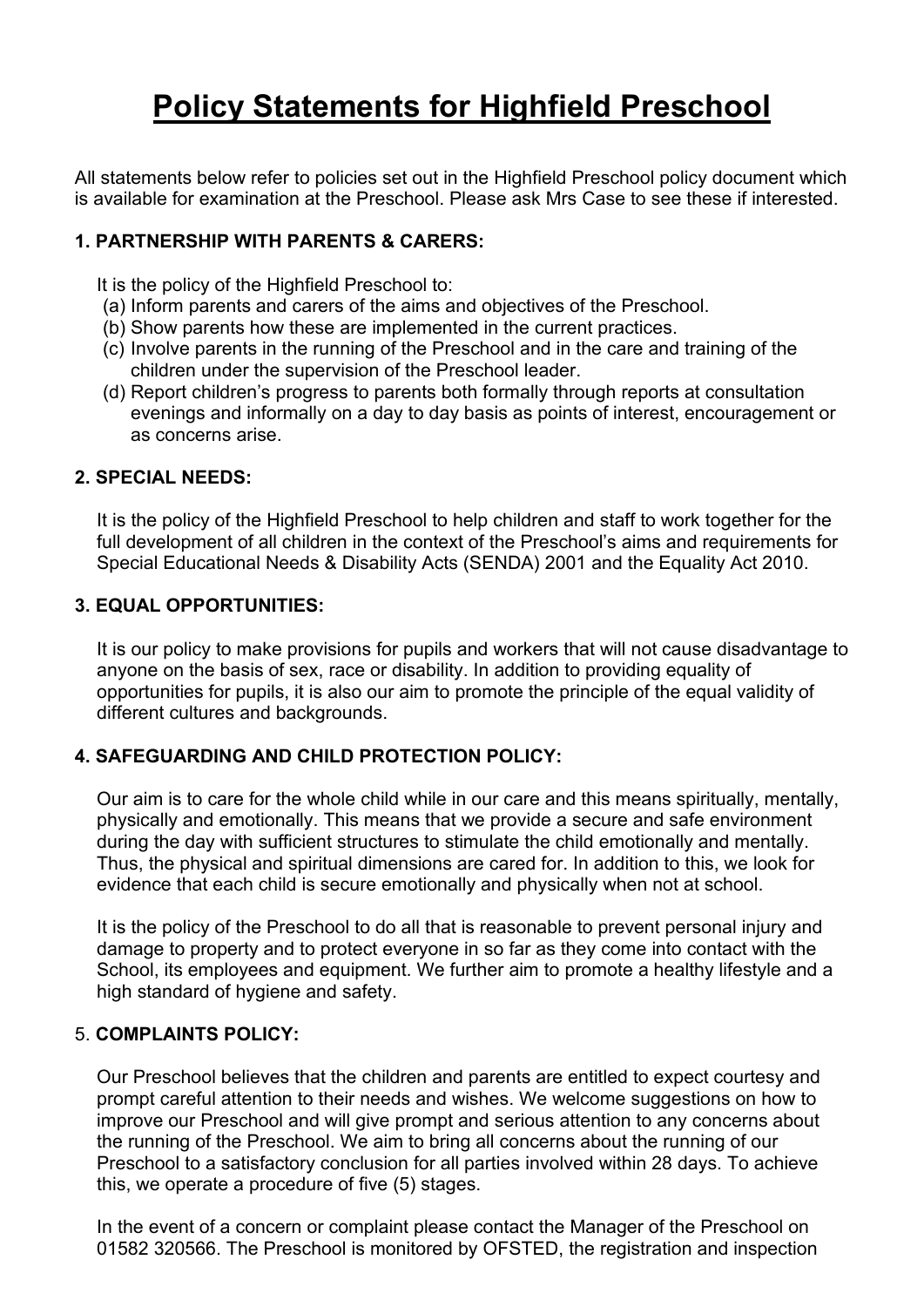body which ensures adherence to the National Standards for Day Care. Their contact details are on the Notice Board at the Preschool.

#### 6. **DISCIPLINE POLICY**

The Preschool environment is one which endeavours to reflect the love of God, not just in word but in deed. It is important for children to experience God's love through people, to feel accepted, valued and secure. We believe that encouragement and positive response to children are very important as is correction when needed. At this stage of development young children need boundaries to help to give them security. One of the ways we can create this is to set limits, having certain expectations of their behaviour. Our commitment is to "Train up a child in the way he should go", as is stated in the Bible. As difficulties arise, we will talk to the child explaining the nature of the offence, making clear right and wrong, and guide them towards making right choices, apologising and asking and receiving forgiveness. Expectations we like to maintain in our Preschool include:

- \* Respect for teachers and consideration towards one another
- \* Honesty, obedience and co-operation

Parents will always be informed of any need to discipline.

## **Additional Policies**

- Admissions policy
- Settling in policy
- Procedure for covering staff absences policy
- Employment or recruitment policy
- Lost child policy
- Sick child policy
- Student placement policy
- Record keeping policy
- Equipment and resource policy
- Outings policy
- Confidentiality policy
- Complaints policy

This is a list of some of our policies. All our policies are available for parents to read and are located in the foyer.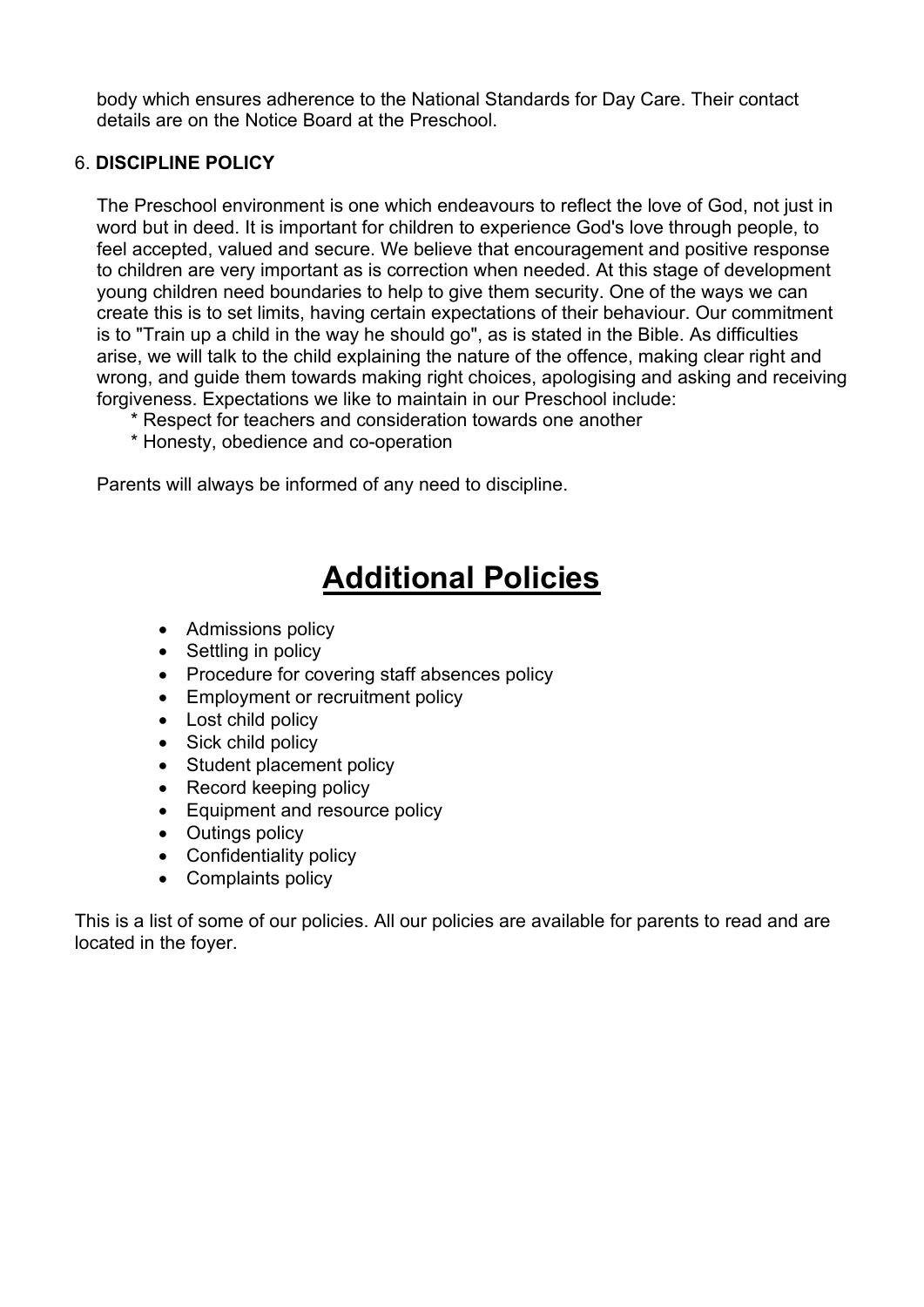## **Highfield Preschool**

#### **Governing Board**

Mr David Crook - Chair Person Mr Andy Reeves - Headteacher of The King's School Representative - Mrs Laura Mudd, YWAM

#### **Manager**

Mrs Sandra Case

#### **Deputy Manager**

Mrs Nikki Zapico

#### **Key workers and Assistants**

LAMBS: Mrs Nikki Zapico (Key Worker) Mrs Sulene Sypkens (Assistant)

DOVES: Miss Casey Ball (Key Worker) Mrs Sarah Green (Assistant)

LIONS: Mrs Lara Ejiwunmi (Key Worker) Mrs Stephanie Jenkins (Assistant)

**SENCO** Mrs Debbie Clark

PE TEACHER Mr Martin Lees

#### **Bursar**

Mrs Eleanor Taylor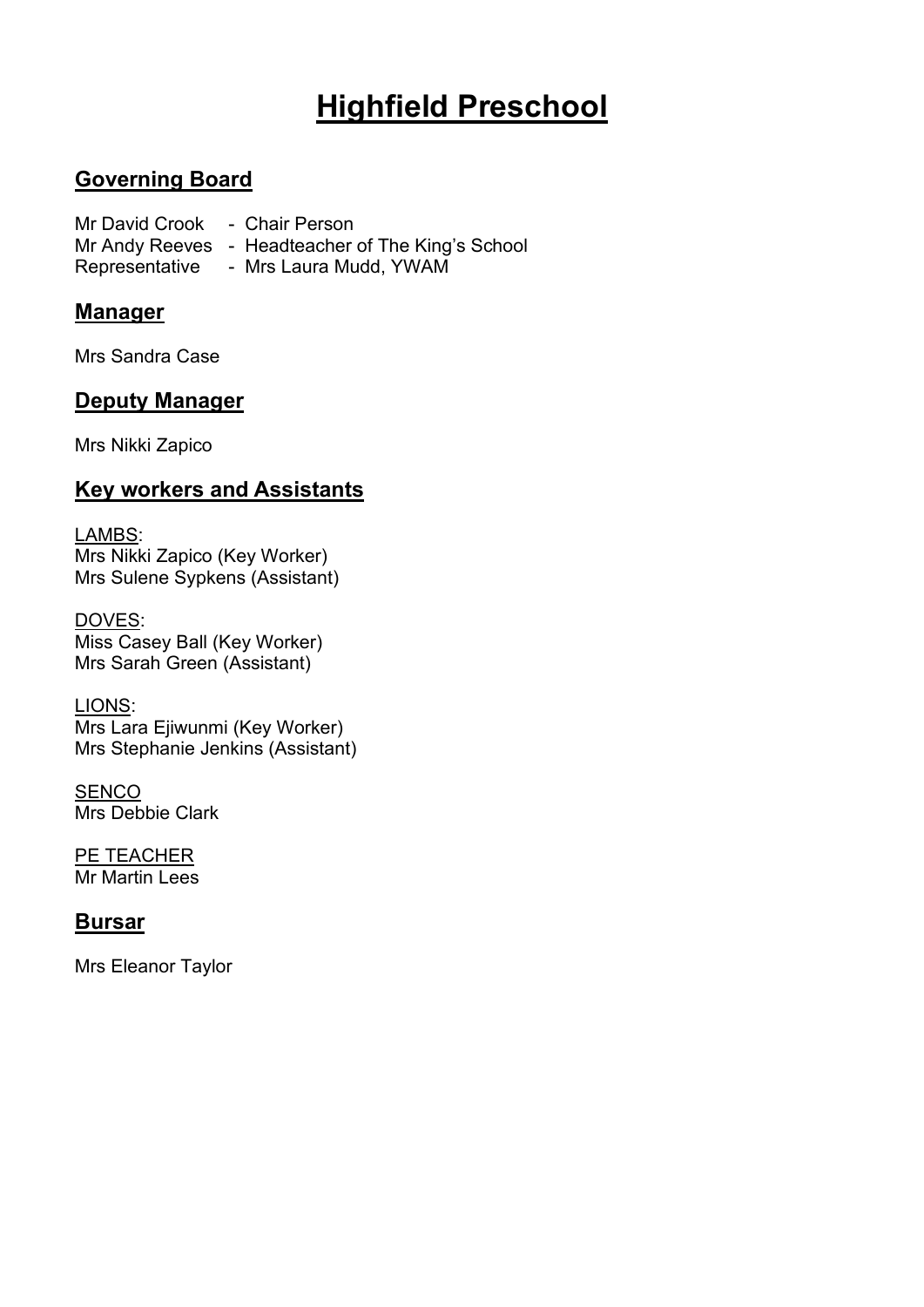## **Nursery Fees**

We offer all three and four year olds the entitlement of 15 hours free early education for 38 weeks of the year. This applies until they reach compulsory school age (the term following their fifth birthday). You will fill in the forms here at the Preschool, we will forward all the data to the Local Authority on our termly Headcount Form and they will pay the grants into the school directly. Any nursery hours your child does over and above the first 15 free hours will be invoiced for payment as set out below.

We also offer the 30 hours grant to a few children who apply for it and who qualify. Please speak to Mrs Case should you have any questions about this.

We also offer free early education places for 2 year olds who qualify for this. Please see Mrs Case to find out more.

We have tried to keep our fee structure as simple and as transparent as possible so that you know exactly what you will be expected to pay each month.

#### **Session Fees:**

| Morning session - 9am to 12noon                                | £24.75 |
|----------------------------------------------------------------|--------|
| Morning session plus lunch - 9am to 1pm                        | £33.00 |
| Afternoon session - 12pm to 3pm                                | £24.75 |
| All day session - 9am to 3pm                                   | £47.25 |
| One-off lunch hour                                             | £8.25  |
| Late pick up charge: £10 for pick up between 3.15pm and 3.30pm |        |

**£10 per every 5 minutes thereafter**

#### **Registration Fee - £55.00**

#### **Payment terms**

- Nursery fees are invoiced and issued from The King's School office at the start of each term. For each term, fees should be paid in full by the end of the first week of September, January or April. Alternatively, fees may be paid monthly at the start of each month but be fully settled by 1<sup>st</sup> December, 1<sup>st</sup> April or 1<sup>st</sup> July termly if using this method. Fees are based on term time only and are calculated on the number of days in each term. No preschool fees are charged during the Easter, Summer or the Christmas and New Year breaks.
- If for any reason your child is unable to attend preschool, normal fees will however continue to apply. Lunch sessions should be arranged in advance. Should you choose an early withdrawal of your child from the preschool **two (2) months' notice** in writing to the Manager is requested, or payment in lieu of such notice will be required.
- **Payments** may be made by cheques payable to 'Highfield Preschool' or 'The King's School'; alternatively payments may be made by **BACS to NatWest Account No. 48610240 and Sort Code 60 00 08, Reference:- Invoice Number and/or Family Surname**.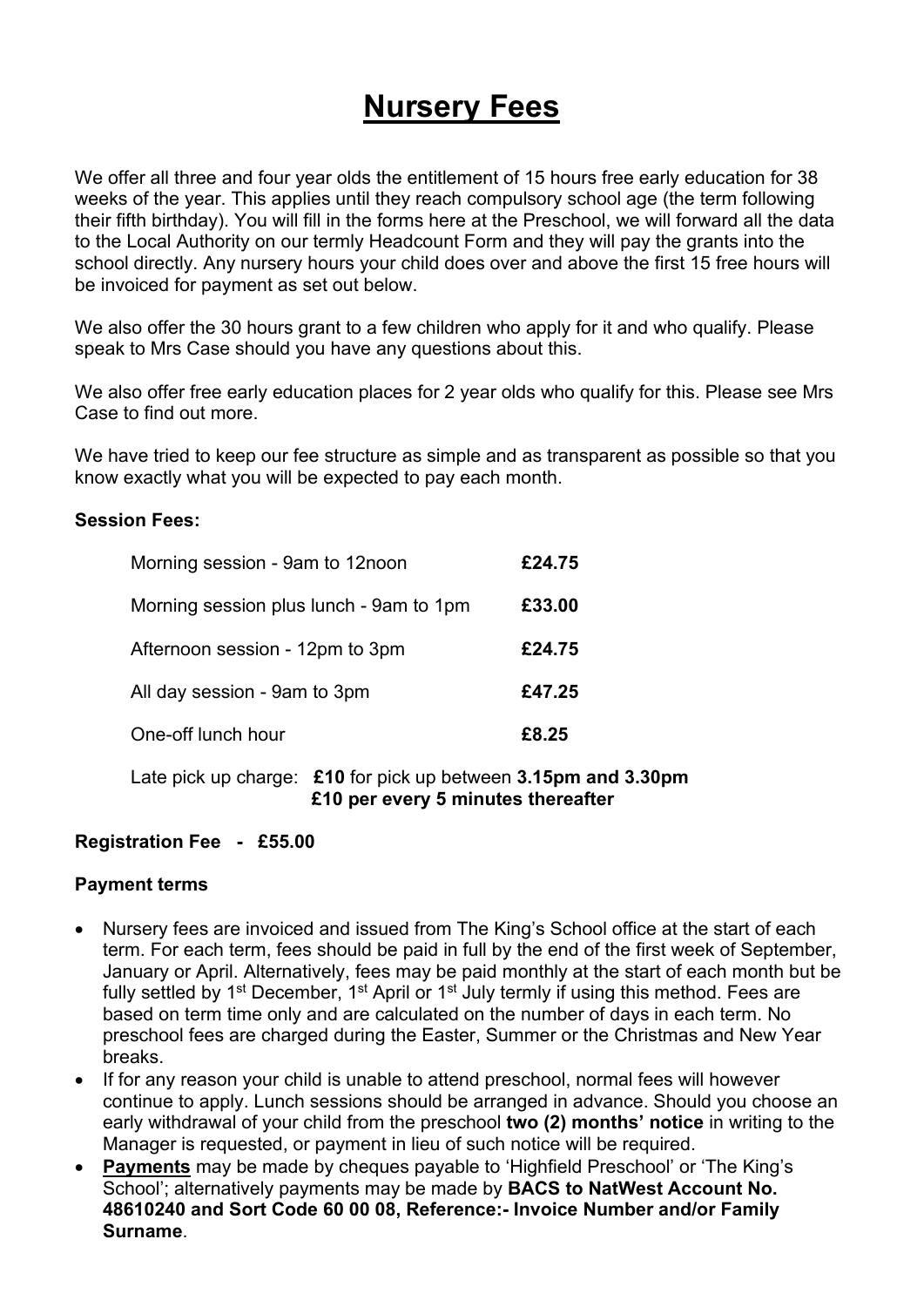- You are encouraged to settle your account on a timely basis. Failure to settle your account on the agreed dates will leave the Preschool no alternative but to withhold the place until the amount outstanding in any one term is paid in full. Late payment of fees, that is, payments received after the **1st December, 1st April or 1st July**, will incur a charge of £10.00 weekly.
- The use of Childcare Vouchers may offer you some savings if you are an eligible taxpayer and/or receiving child tax credit; please speak to the Bursar should you have any questions. Payments may either be by paper voucher or cleared funds from your chosen scheme service to the preschool bank account by the first day of the month.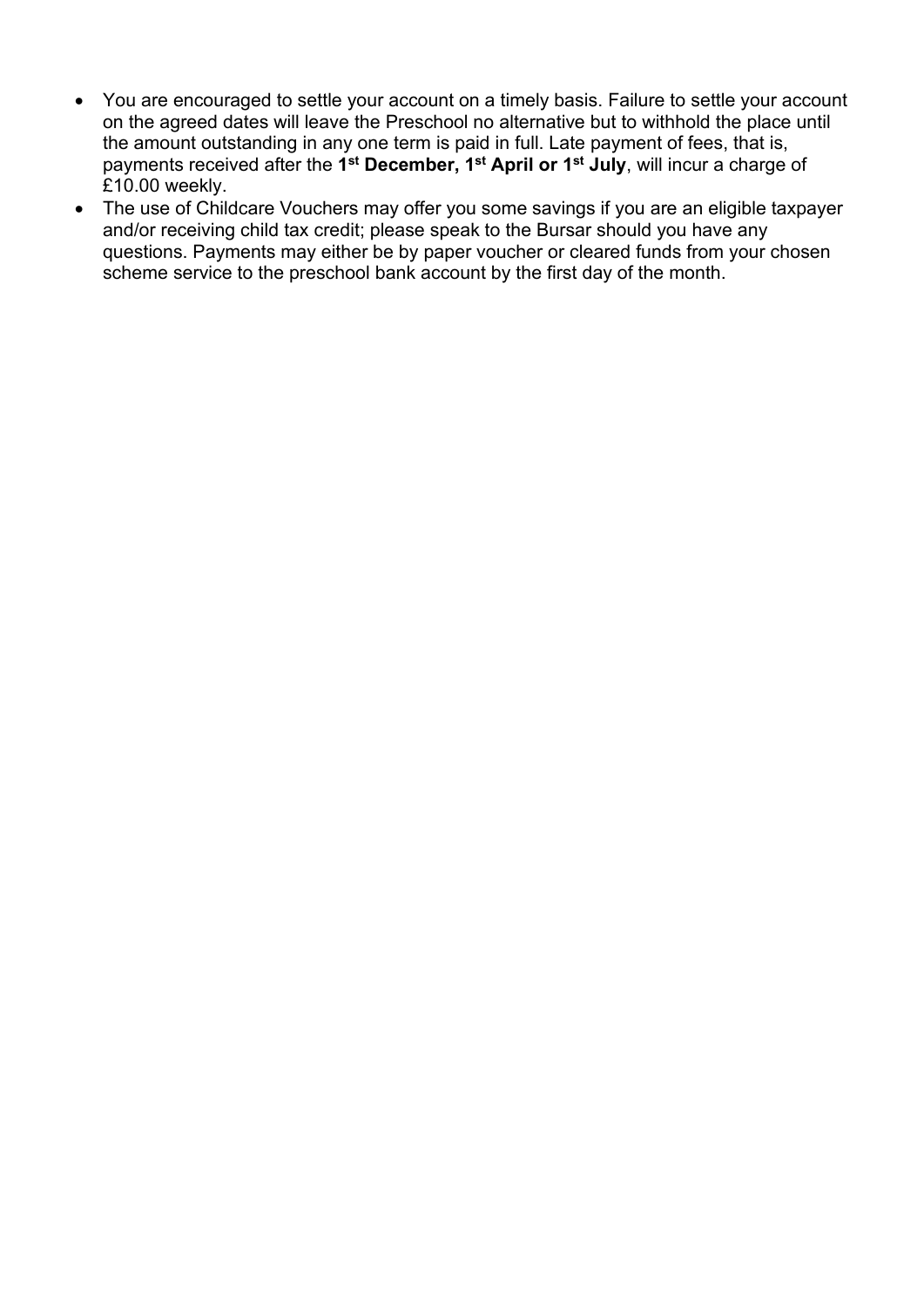#### **Leadership Safeguarding Statement**

The Trustees and Headteacher recognise the importance of work with children and young people in need of protection and our responsibility to protect everyone entrusted to our care.

- We recognise that we all have a responsibility to help prevent the physical, sexual, emotional abuse and neglect of pupils and to report any such abuse that we discover or suspect.
- We believe every child should be valued, safe and happy. We want to make sure that children we have contact with know this and are empowered to tell us if they may be suffering harm.
- All children and young people have the right to be treated with respect, to be listened to and to be protected from all forms of abuse.
- We recognise the personal dignity and rights of pupils and staff, and will ensure all our policies and procedures reflect this.
- We undertake to exercise proper care in the appointment and selection of all those who will work with children.

#### **We are committed to:**

- Following the requirements for UK legislation in relation to safeguarding children and good practice recommendations.
- Respecting the rights of children as described in the UN Convention on the Rights of the Child.
- Implementing the requirements of legislation in regard to people with disabilities.
- Ensuring that workers adhere to the agreed procedures of our safeguarding policy.
- Keeping up to date with national and local developments relating to safeguarding.
- Following any local authority guidelines in relation to safeguarding children and adults in need of protection.
- Supporting the DSL and DDSL in their work and in any action they may need to take in order to protect children.
- Supporting parents and families.
- Nurturing, protecting and safeguarding children and young people.
- Supporting, resourcing, training, monitoring and providing supervision to all those who undertake this work.
- Supporting all in the school who may be affected by abuse.

#### **We recognise:**

- Children's Social Care (or equivalent) may have lead responsibility for investigating allegations or suspicions of abuse where there are concerns about a child.
- Where an allegation suggests that a criminal offence may have been committed then the police should be contacted as a matter of urgency.
- Where working outside of the UK, concerns will be reported to the appropriate agencies in the country, and their procedures followed, and in addition we will report concerns as appropriate within the UK.
- Safeguarding is everyone's responsibility.

#### **We will formally review this statement and our policy and procedures at last annually.**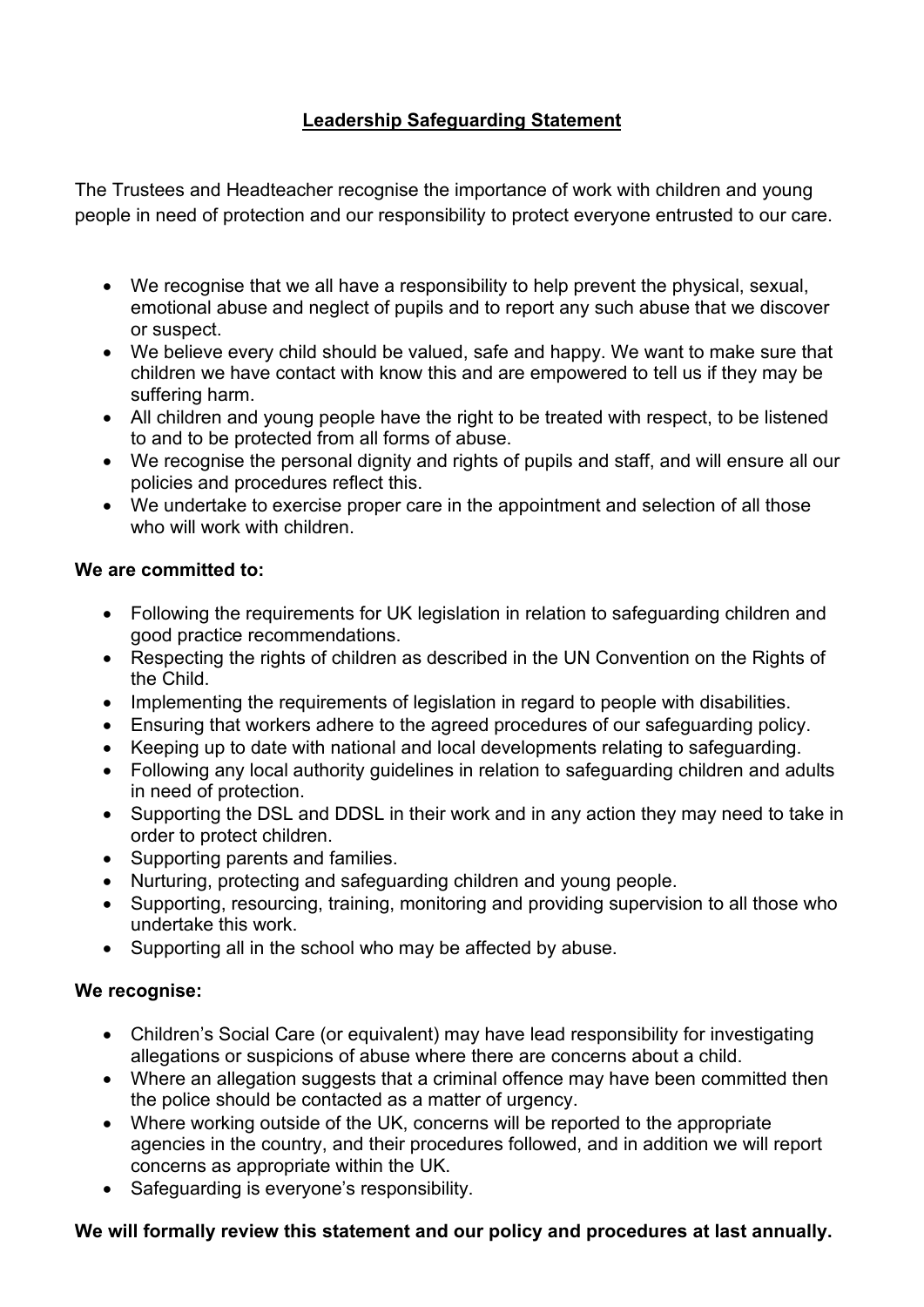If you have any concerns for a child, please contact one of the following who have been approved as safeguarding coordinators for The King's School: -

| <b>Mrs Heather Lees</b> | Designated Safeguarding Lead, The King's School                       |
|-------------------------|-----------------------------------------------------------------------|
|                         | Mrs Colleen Edmonds   Deputy Designated Safeguarding Lead, The King's |
|                         | School                                                                |
| Mrs Sandra Case         | Designated Safeguarding Lead, Highfield Preschool                     |
| Mr Ashraf Farahat       | Trustee with responsibility for Safeguarding                          |
| Mr Andy Reeves          | Headteacher                                                           |

A copy of the full Policy and Procedures is available via the school website, from The King's School Office and from the Highfield Preschool

#### **THE KING'S SCHOOL/HIGHFIELD PRESCHOOL**

Signed:

#### **ORIGINAL SIGNED BY: MALCOLM SKIPPER, Company Secretary**

**DAVID CROOK, Chair of Trustees**

**ORIGINAL SIGNED BY:**

**ANDY REEVES, Headteacher**

Date: **27/10/2020**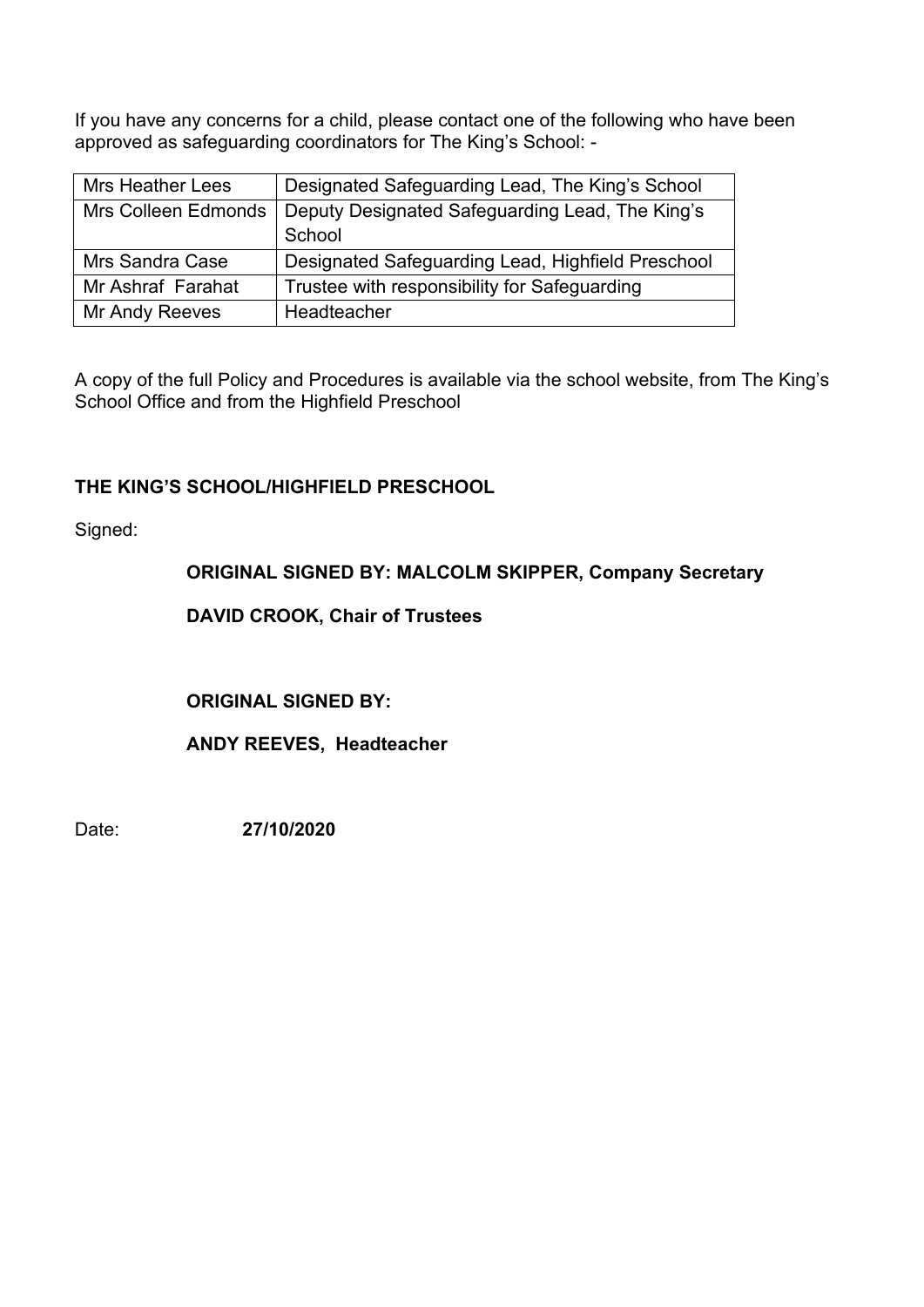

### **Highfield Preschool Application Form**

| $U_{(i)}$ > $U_{(i)}$<br><b>Child's Details:</b> | This application is for: Start: |                      |                                     | Finish:    |              |            |  |
|--------------------------------------------------|---------------------------------|----------------------|-------------------------------------|------------|--------------|------------|--|
| Child's surname:                                 |                                 | First & other names: |                                     |            |              |            |  |
| Child's home address:                            |                                 |                      |                                     |            |              |            |  |
|                                                  |                                 |                      |                                     | Post code: |              |            |  |
| Date of Birth: Date of Birth:                    | Male/Female                     |                      | Position in family (i.e. youngest): |            |              |            |  |
| What is the main language spoken at home?        |                                 |                      |                                     |            |              |            |  |
| Preschool days required:                         | Full days:                      | $\Box$ Mon           | $\Box$ Tues                         | $\Box$ Wed | $\Box$ Thurs | $\Box$ Fri |  |
|                                                  | Mornings:                       | $\Box$ Mon           | $\Box$ Tues                         | $\Box$ Wed | $\Box$ Thurs | $\Box$ Fri |  |
|                                                  | Mornings plus lunch: $\Box$ Mon |                      | $\Box$ Tues                         | $\Box$ Wed | $\Box$ Thurs | $\Box$ Fri |  |
|                                                  | Afternoons:                     | $\Box$ Mon           | $\Box$ Tues                         | $\Box$ Wed | $\Box$ Thurs | $\Box$ Fri |  |

Do you intend for your child to progress from this school to The King's School?\_\_\_\_\_\_\_\_\_\_\_\_\_\_\_\_\_\_\_\_\_\_\_\_\_\_\_\_\_\_

*Should you wish your child to progress to The King's School please ring the school on 01582 767566* **Parents' Contact Details:**

## FATHER | | MOTHER Title: First Name: Surname: Address: Postcode: Home tel: Mobile: Work tel: Email:

#### **Parents' Personal Details:**

|                                                                               |  | <b>FATHER</b> | <b>MOTHER</b> |
|-------------------------------------------------------------------------------|--|---------------|---------------|
| Occupation:                                                                   |  |               |               |
| Employer:                                                                     |  |               |               |
| Address:                                                                      |  |               |               |
| Nationality:                                                                  |  |               |               |
| Does your child reside with you?                                              |  | YES / NO      | YES / NO      |
| Do you have parental<br>responsibility for this child?                        |  | YES / NO      | YES / NO      |
| Do you hold a faith or belief<br>YES / NO<br>system that is important to you? |  | YES / NO      |               |
| If so, what faith & which place<br>of worship do you attend?                  |  |               |               |
| National Insurance No:                                                        |  |               |               |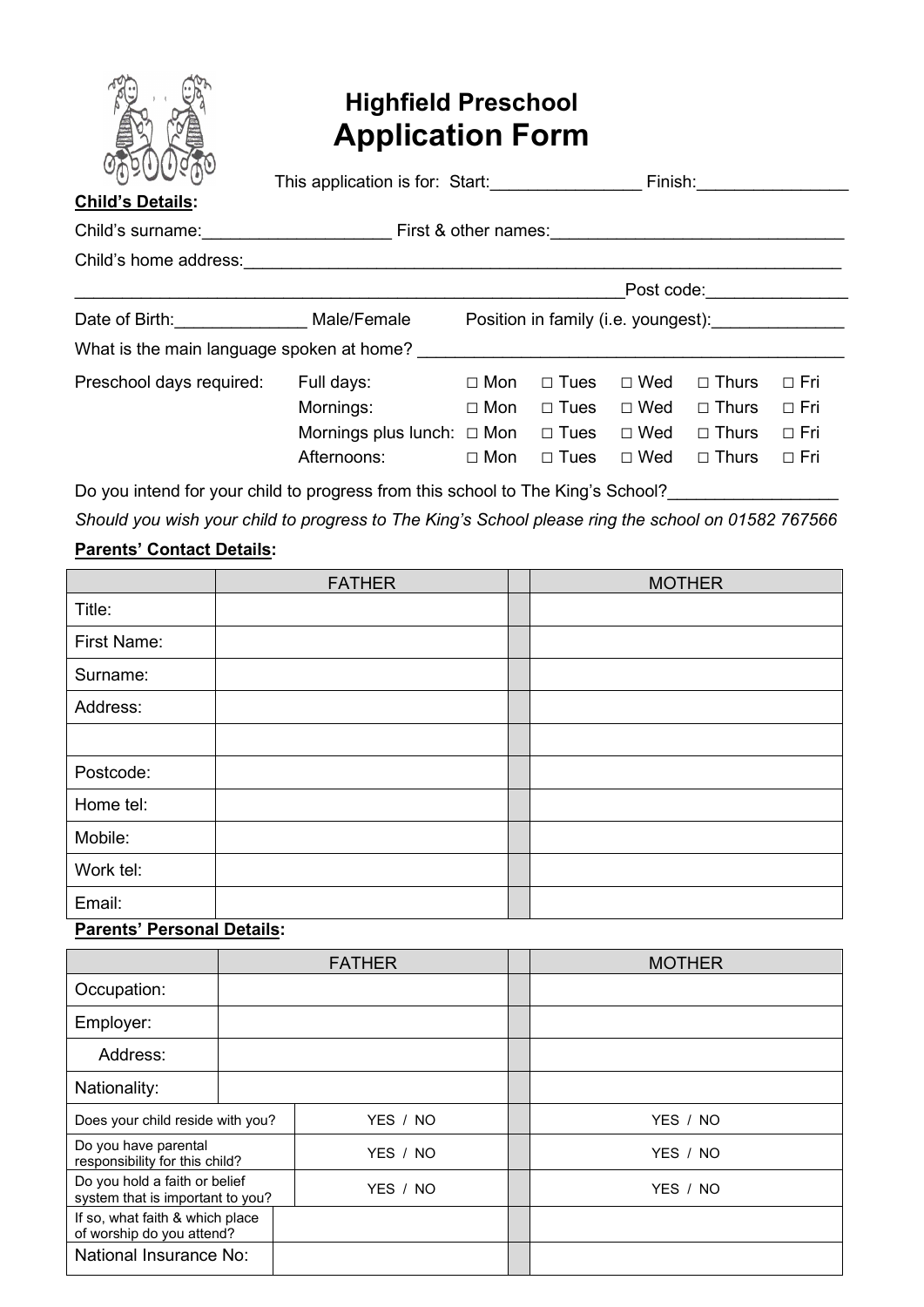This Application Form should be completed by the parents or guardian of the child being registered, and sent to the Manager, Highfield Preschool, YWAM Oval, Ambrose Lane, Harpenden, Hertfordshire, AL5 4BX.

There is a £55 non-refundable application fee. This is waived if your child is 3 or 4 years old, at the time of application, but if younger, has to be paid to put your child on our waiting list.

 $\square$  £55.00 included (for applicable applicants)

#### **DECLARATION**

We request that our child be registered as a prospective pupil of Highfield Preschool, Harpenden.

We understand that the terms and conditions of the Preschool may undergo reasonable changes from time to time as circumstances require and will apply in our dealings with the Preschool.

We understand that:

- 1. registration of our child as a prospective pupil does not secure our child a place at the Preschool but does ensure that our child will be considered for selection as a pupil at the Preschool;
- 2. the Preschool may process personal data about our child, including sensitive personal data such as medical details, for the purpose of administering its list of prospective pupils and administering its selection procedures, and we consent to the processing of our child's personal data (including sensitive personal data) for these purposes;
- 3. in the event that our child is offered a place at the Preschool, such an offer will be subject to the Preschool's terms and conditions for the provision of educational services, which will bind us in the event that we accept the place.

We understand that if we subsequently accept a firm offer of a place at Highfield Preschool and the place is not taken up after it has been accepted, one month's fees will be payable.

#### *FOR OFFICE USE ONLY:*

| CASH: | CHEQUE NAME AND NUMBER: | DATE RECEIVED: | <b>INVOICE NUMBER:</b> |
|-------|-------------------------|----------------|------------------------|
|       |                         |                |                        |
|       |                         |                |                        |

Highfield Preschool, YWAM Oval, Ambrose Lane, Harpenden, Herts AL5 4BX Tel: 01582 320566

Email: [info@highfieldpreschool.co.uk](mailto:info@highfieldpreschool.co.uk) Website: www.HighfieldPreschool.co.uk

Proprietors: Kingdom Education Ltd., - Registered Company (No 1901401) and Registered Charity (No 291913) © 1995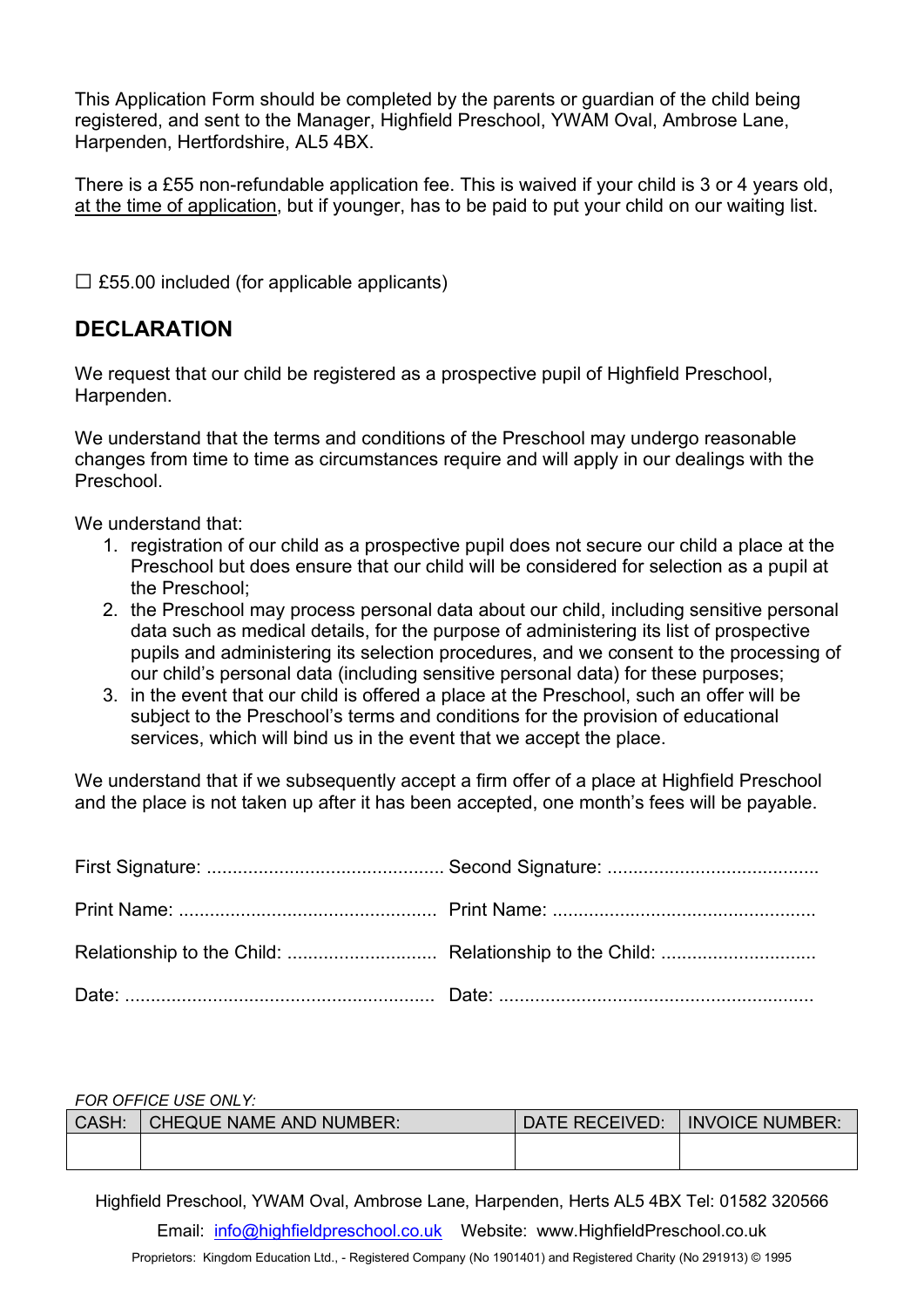## **Early Years Foundation Stage – Progress Check at Two Policy**

The Early Years Foundation Stage (EYFS) requires that parents and carers must be supplied with a short written summary of their child's development in three prime learning and development areas of the EYFS: Personal, Social and Emotional Development, Physical Development and Communication and Language. This should be completed when the child is aged between 24-36 months.

#### **The aims of the progress check are to:**

- Review a child's development in the three prime areas of the EYFS.
- Share this information with parents at an agreed time to ensure they have a clear picture of their child's development.
- Enable the setting to understand the child's needs and plan activities and experiences to meet them in the setting.
- Enable parents to understand the child's needs and enhance development at home, with support from the setting.
- Note areas where the child is progressing well and identify any areas where progress is less than expected.
- Describe actions the setting intends to take to address any developmental concerns (including working with other professionals where appropriate).

#### **The progress check will:**

- Be completed by the Lamb teacher, who knows the child well and works directly with them in the settling. The Lamb teacher's assistant may provide evidence as well.
- Arise from the ongoing observational assessments carried out as part of everyday practice in the setting.
- Be based on skills, knowledge, understanding and behaviour that the child demonstrates consistently and independently.
- Take account of the views and contributions of parents, and the child if appropriate.
- Take into account the views of other practitioners and, where relevant, other professionals working with the child.

#### **The setting intends that the progress check will:**

- Be clear and easy to read, avoiding unfamiliar jargon, acronyms or terminology (with interpretation and translation available where appropriate).
- Present a truthful yet sensitive reflection of what the child can do and their achievements to date.
- Identify areas where the child is progressing at a slower pace than expected.
- Recognise parents' in depth knowledge of their child by incorporating their observations and comments, and explain how their child's learning and development will be supported in the setting.

**The EYFS requires that the progress check is carried out when a child is age two; this includes any child that starts at the setting between the ages of 24-36 months. The Lamb teacher will agree with parents when is the best time to provide the check and the following factors will be considered before commencing:**

- The setting will allow a settling in period for the child to enable their key person and other practitioners to build up good knowledge of the child's development, abilities and interests before completing the progress check. (Normally six to eight weeks).
- If a child has a period of ill health or a significant event in their family (e.g. family breakdown, bereavement or the arrival of sibling) it may be appropriate to delay the check.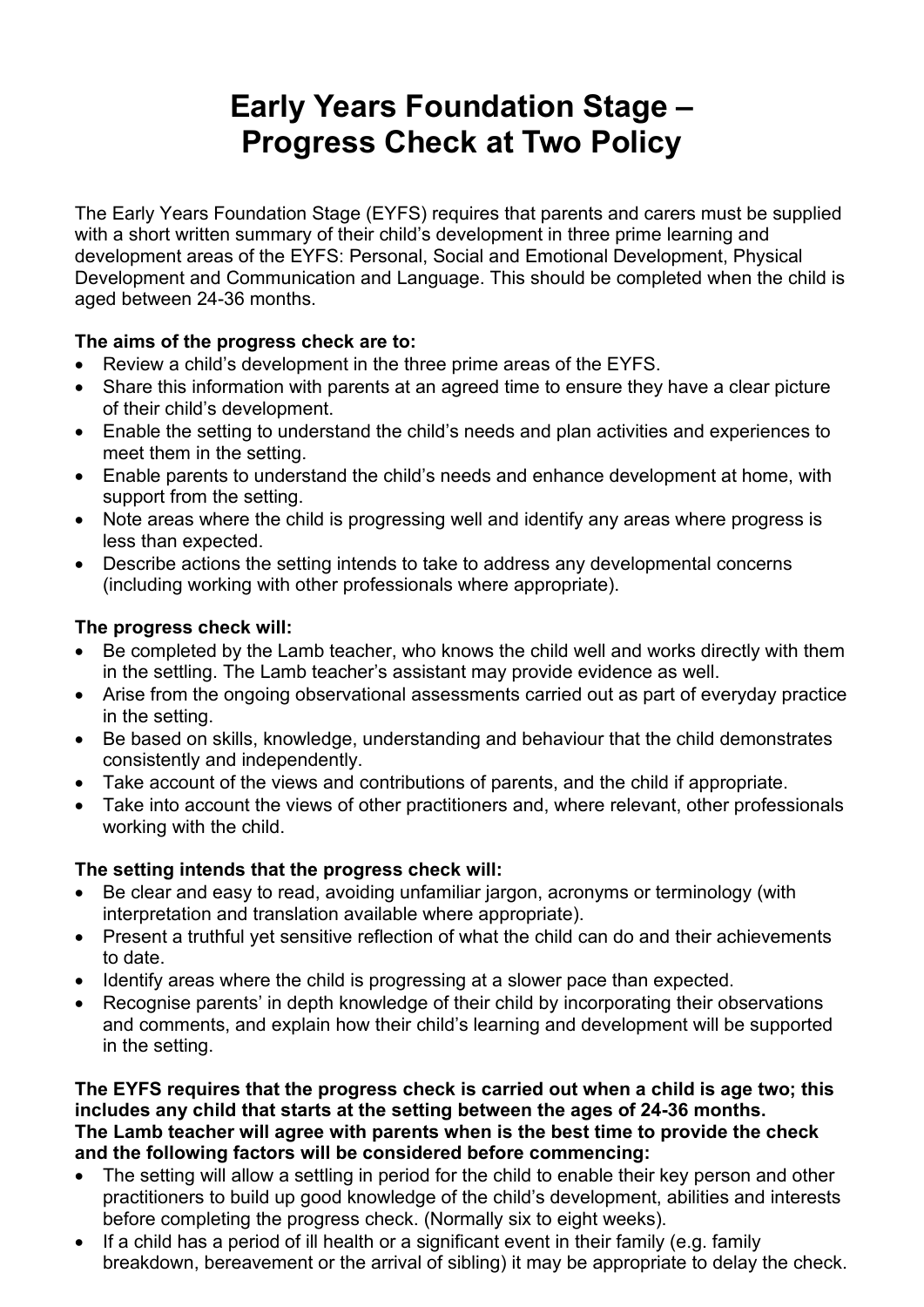- If a child has a period of absence or irregular attendance.
- Where possible, we will carry out the progress check in time for parents to share it with the health visitor at the two year old health and development review.
- If the child has already had the health visitor 2 year old check the setting is still required to carry out the EYFS 2 year old check.

#### **Children attending more than one setting or changing settings**

In the case of children who are attending more than one setting, the progress check will normally be carried out by the child's key person at the setting where the child spends the greatest amount of time each week.

However, the setting carrying out the progress check will consider whether it would be helpful to get the views of other practitioners working with the child at the other setting or settings.

If a child moves between settings between 24 and 36 months, leaders and managers of the respective settings will agree which provider will complete the check. It will usually be the setting where the child has spent the most time to date.

#### **Preparing the progress check for a child with identified disabilities or special educational need**

If the progress check is for a child with an identified disability, medical need or special educational need, the setting will take into account if the child is already being supported by other professionals. Then the setting will agree with parents how the views and contributions of those professionals can be sought.

The focus will be on what the child can do, their unique and individual characteristics and their development to date, rather than describing their development in terms of their need or disability.

#### **Information sharing**

The setting will include in the child induction process the sharing of both the child's health visitor contact details and the child's red book.

The progress check is a statutory requirement of the EYFS. The setting will seek the consent of parents to share information from the check directly with relevant professionals.

| Highfield Preschool. |     | have read and understood the EYFS Progress Check, and agree for it to be upheld by the | (Name in capitals) |
|----------------------|-----|----------------------------------------------------------------------------------------|--------------------|
|                      | Yes | No                                                                                     |                    |
| Signature            |     |                                                                                        | Date               |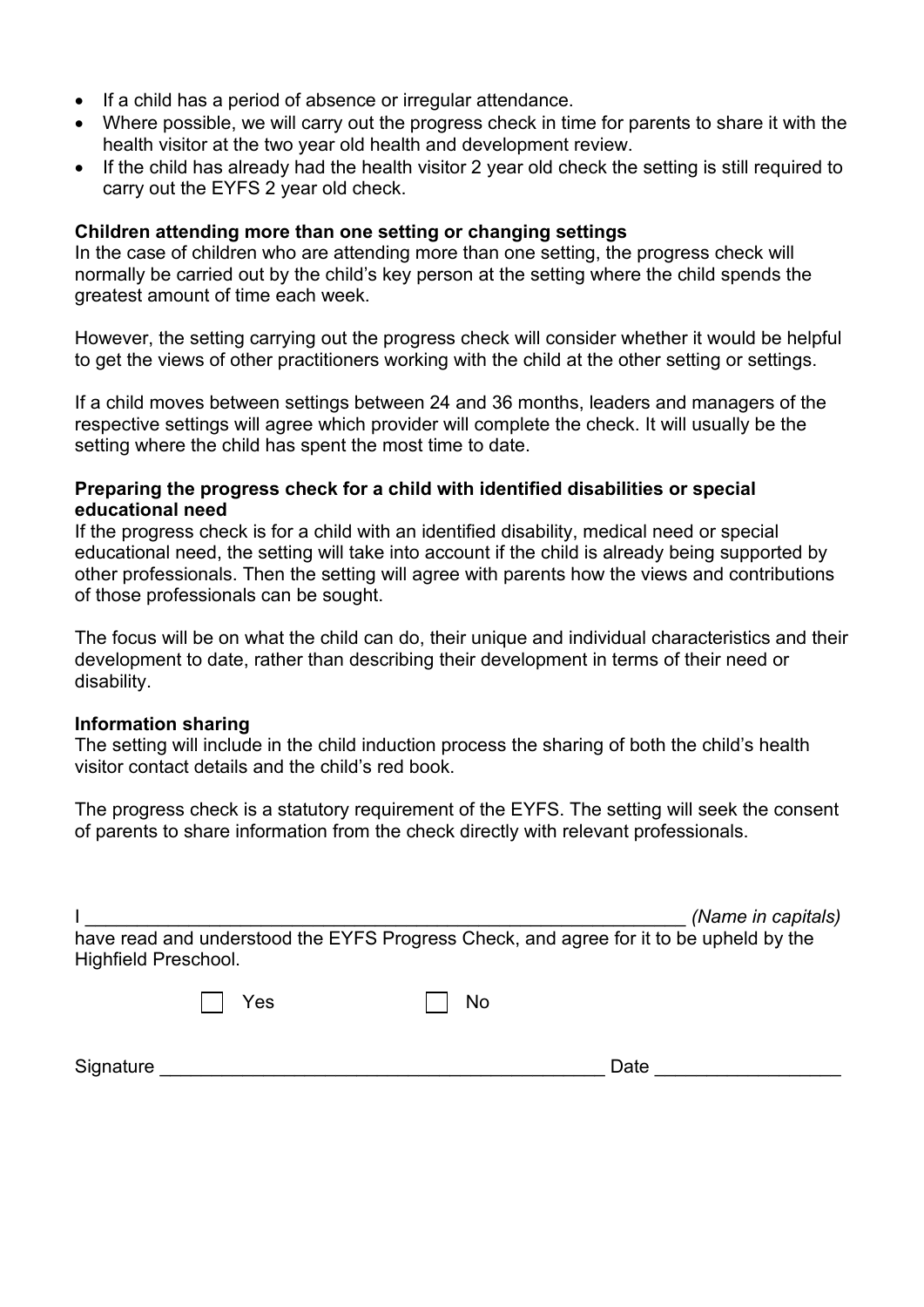## **Privacy Notice**

#### *Data Protection Officer: Eleanor Taylor (The King's School)*

#### **Introduction**

We are committed to ensuring that any personal data we hold about you and your child is protected in accordance with data protection laws and is used in line with your expectations.

This privacy notice explains what personal data we collect, why we collect it, how we use it and how we protect it.

#### **What personal data do we collect?**

We collect personal data about you and your child to provide care and learning that is tailored to meet your child's individual needs. We also collect information in order to verify your eligibility for free childcare as applicable.

Personal details that we collect about your child include:

• Your child's name, date of birth, address, health and medical needs, development needs, and any special educational needs.

Where applicable we will obtain child protection plans from social care and health care plans from health professionals.

We will also ask for information about who has parental responsibility for your child and any court orders pertaining to your child.

Personal details that we collect about you include:

• Your name, home and work address, phone numbers, emergency contact details, and family details.

This information will be collected from you directly in the registration form.

If you apply for up to 30 hours free childcare, we will also collect your national insurance number or unique taxpayer reference (UTR), if you're self-employed. We may also collect information regarding benefits and family credits that you are in receipt of.

#### **Why we collect this information and the legal basis for handling your data**

We use personal data about you and your child in order to provide childcare services and fulfil the contractual arrangement you have entered into. This includes using your data to:

- Contact you in case of an emergency
- To support your child's wellbeing and development
- To manage any special educational, health or medical needs of your child whilst at our setting
- To carry out regular assessment of your child's progress and to identify an areas of concern
- To maintain contact with you about your child's progress and respond to any questions you may have
- To process your claim for up to 30 hours free childcare (only where applicable)
- To keep you updated with information about our service

With your consent, we will also record your child's activities for the individual learning record via our online Tapestry system. This may include photographs and videos. You will have the opportunity to withdraw your consent at any time, for images taken by confirming so in writing.

We have a legal obligation to process safeguarding related data about your child should we have concerns about their welfare. We also have a legal obligation to transfer records and certain information about your child to the school that your child will be attending (see Transfer of records policy).

#### **Who we share your data with**

In order for us to deliver childcare services we will also share your data as required with the following categories of recipients: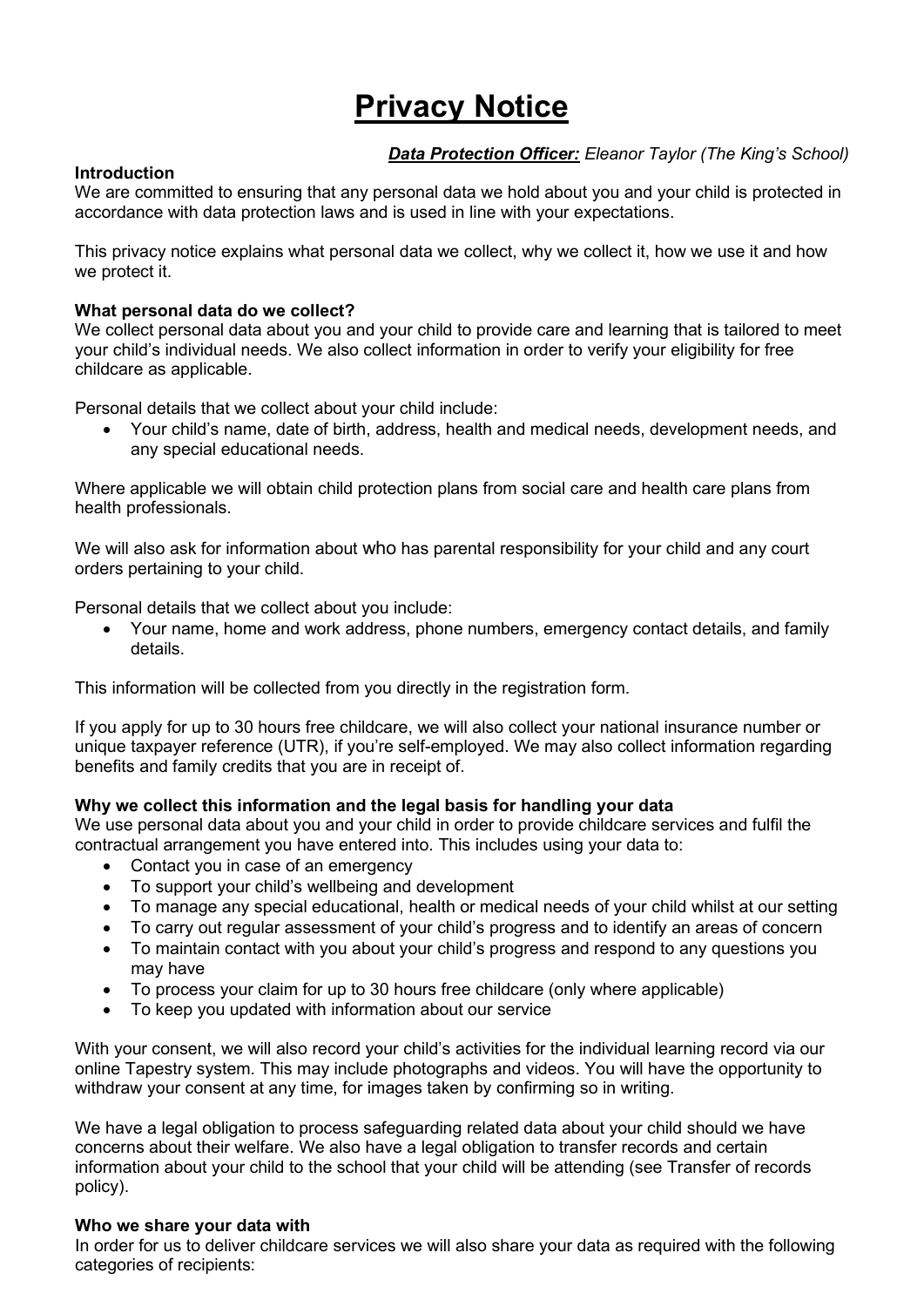- Ofsted during an inspection or following a complaint about our service
- Banking services to process direct debit payments if applicable
- The Local authority (where you claim up to 30 hrs free childcare as applicable)
- The government's eligibility checker (as above)
- The school that your child will be attending

We will also share your data if:

- We are legally required to do so, for example, by law, by a court or the Charity Commission;
- To enforce or apply the terms and conditions of your contract with us;
- To protect your child and other children; for example by sharing information with social care or the police;
- It is necessary to protect our rights, property or safety

We will never share your data with any other organisation to use for their own purposes.

#### **How do we protect your data?**

We protect unauthorised access to your personal data and prevent it from being lost, accidentally destroyed, misused, or disclosed by storing it appropriately in a locked cabinet in our school office which is locked when not in use. The Manager's laptop which contains personal data is appropriately encrypted and kept locked and safe at all times when not used by her. All personal files held by staff members are locked in cupboards overnight at the preschool. The tablets which staff members use to upload observations of your children onto the Tapestry system are encrypted and kept safe at all times. These tablets are only used for observations, are the property of the Highfield Preschool, and are never used for personal use by any staff member.

In some instances (child protection, or other support service referrals) we are obliged to keep your data for longer if it is necessary to comply with legal requirements (see our Children's and Provider Records policies).

#### **Automated decision-making**

We do not make any decisions about your child based solely on automated decision-making.

#### **Your rights with respect to your data**

You have the right to:

- Request access, amend or correct your/your child's personal data
- Request that we delete or stop processing your/your child's personal data, for example where the data is no longer necessary for the purposes of processing; and
- Request that we transfer your and your child's personal date to another person.

If you wish to exercise any of these rights at any time or if you have any questions, comments or concerns about this privacy notice, or how we handle your data, please contact us. If you continue to have concerns about the way your data is handled and remain dissatisfied after raising your concern with us, you have the right to complain to the Information commissioner Office (ICO). The ICO can be contacted at Information commissioner's Office, Wycliffe House, Water Lane, Wilmslow, Cheshire, SK95AF or ico.org.uk/

#### **Changes to this notice**

We keep this notice under regular review. You will be notified of any changes where appropriate.

|                                                                                                                              | (Name in capitals) |
|------------------------------------------------------------------------------------------------------------------------------|--------------------|
| have read and understood the Highfield Preschool Privacy Notice and agree for it to be upheld by the<br>Highfield Preschool. |                    |

Signature \_\_\_\_\_\_\_\_\_\_\_\_\_\_\_\_\_\_\_\_\_\_\_\_\_\_\_\_\_\_\_\_\_\_\_\_\_\_\_\_\_\_\_ Date \_\_\_\_\_\_\_\_\_\_\_\_\_\_\_\_\_\_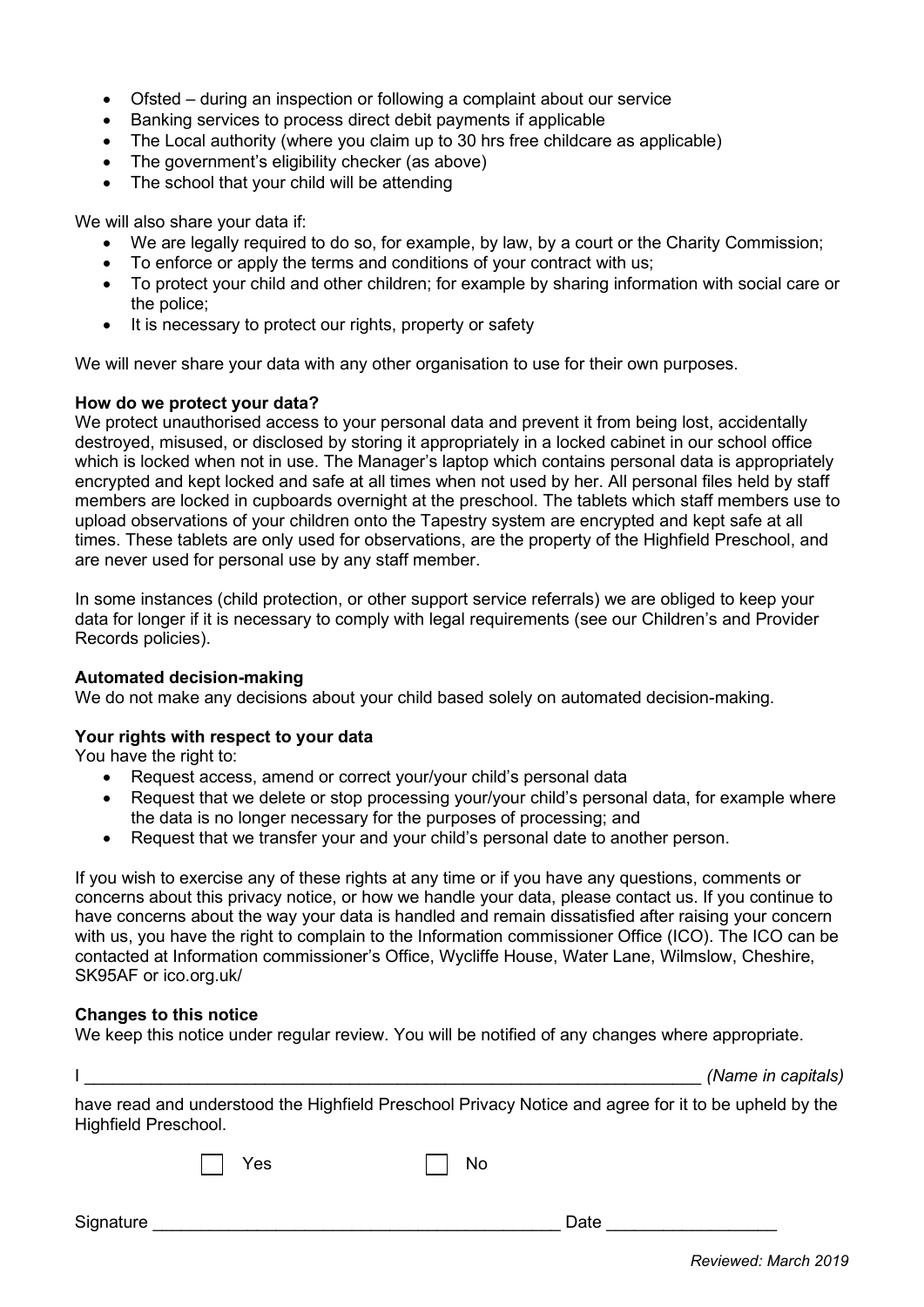#### **Imagery for Marketing**

The preschool requires your permission to take and publish photos/videos of your child for marketing purposes – in keeping with Data Protection/GDPR regulations. We use photos/videos of the children to promote the preschool internally and externally, so that your friends and family, and prospective members of our preschool community, can see and be inspired by what we do at Highfield Preschool.

The following is a list of marketing channels where we ask you to give permission for us to use your child's photo/video imagery:

- o Website
- o Social Media (explicitly Facebook, Instagram, Twitter & YouTube)
- o Posters & banners

#### Highfield Preschool Photographic and Video Conditions of Use

- We, Highfield Preschool, will only use the first name of children (or no name at all) against their image in a photograph or video, on our website or in any of our printed publications.
- We will not include personal emails, telephone numbers or addresses on our website or in our printed publications.
- We will only use images of children who are suitably dressed, to reduce the risk of such images being used inappropriately.
- It is the parents' responsibility to let the preschool know should they want to withdraw or change the signed agreement of consent. Therefore, the consent form is valid from date of signing until a written request to cease the use of a child's image is sent from parents to Highfield Preschool.
- As the child's parents and guardians, if you take photographs or video recordings of your child at a preschool event, you agree that, if the photograph or recording includes other children, you will only use them for personal and family use, and that you will not put photographs and recordings of your child taken at preschool on any social media networks if they contain recognizable images of other children from the preschool.
- If you use the images or recordings of other children for any wider purpose than your own personal albums and recordings, you would be in breach of the Data Protection Act 1998 if consent has not be obtained from the other children's parents.

Please complete and sign the Photographic Consent form.